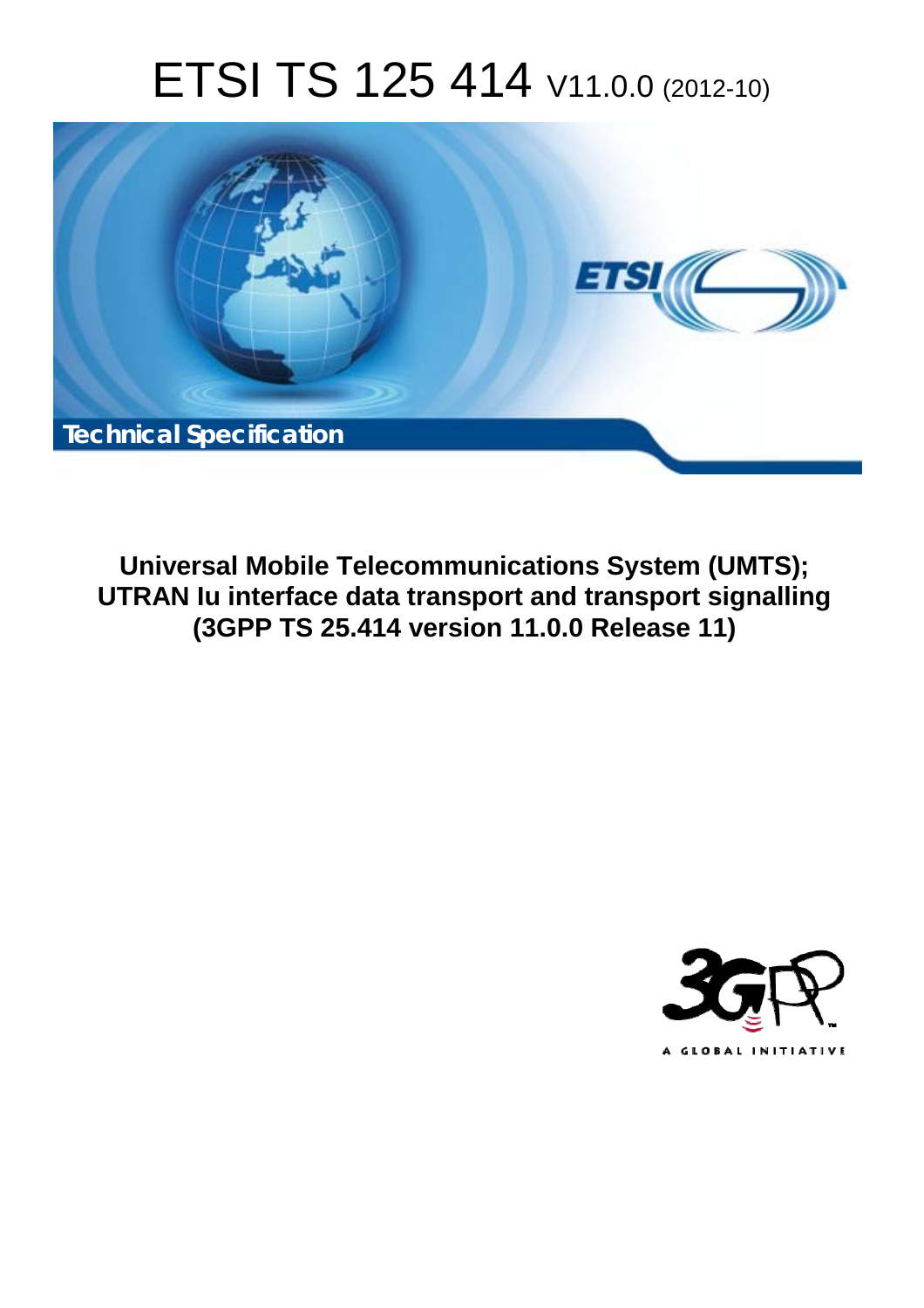Reference RTS/TSGR-0325414vb00

> Keywords UMTS

#### *ETSI*

#### 650 Route des Lucioles F-06921 Sophia Antipolis Cedex - FRANCE

Tel.: +33 4 92 94 42 00 Fax: +33 4 93 65 47 16

Siret N° 348 623 562 00017 - NAF 742 C Association à but non lucratif enregistrée à la Sous-Préfecture de Grasse (06) N° 7803/88

#### *Important notice*

Individual copies of the present document can be downloaded from: [http://www.etsi.org](http://www.etsi.org/)

The present document may be made available in more than one electronic version or in print. In any case of existing or perceived difference in contents between such versions, the reference version is the Portable Document Format (PDF). In case of dispute, the reference shall be the printing on ETSI printers of the PDF version kept on a specific network drive within ETSI Secretariat.

Users of the present document should be aware that the document may be subject to revision or change of status. Information on the current status of this and other ETSI documents is available at <http://portal.etsi.org/tb/status/status.asp>

If you find errors in the present document, please send your comment to one of the following services: [http://portal.etsi.org/chaircor/ETSI\\_support.asp](http://portal.etsi.org/chaircor/ETSI_support.asp)

#### *Copyright Notification*

No part may be reproduced except as authorized by written permission. The copyright and the foregoing restriction extend to reproduction in all media.

> © European Telecommunications Standards Institute 2012. All rights reserved.

DECT<sup>™</sup>, PLUGTESTS<sup>™</sup>, UMTS<sup>™</sup> and the ETSI logo are Trade Marks of ETSI registered for the benefit of its Members. **3GPP**TM and **LTE**™ are Trade Marks of ETSI registered for the benefit of its Members and of the 3GPP Organizational Partners.

**GSM**® and the GSM logo are Trade Marks registered and owned by the GSM Association.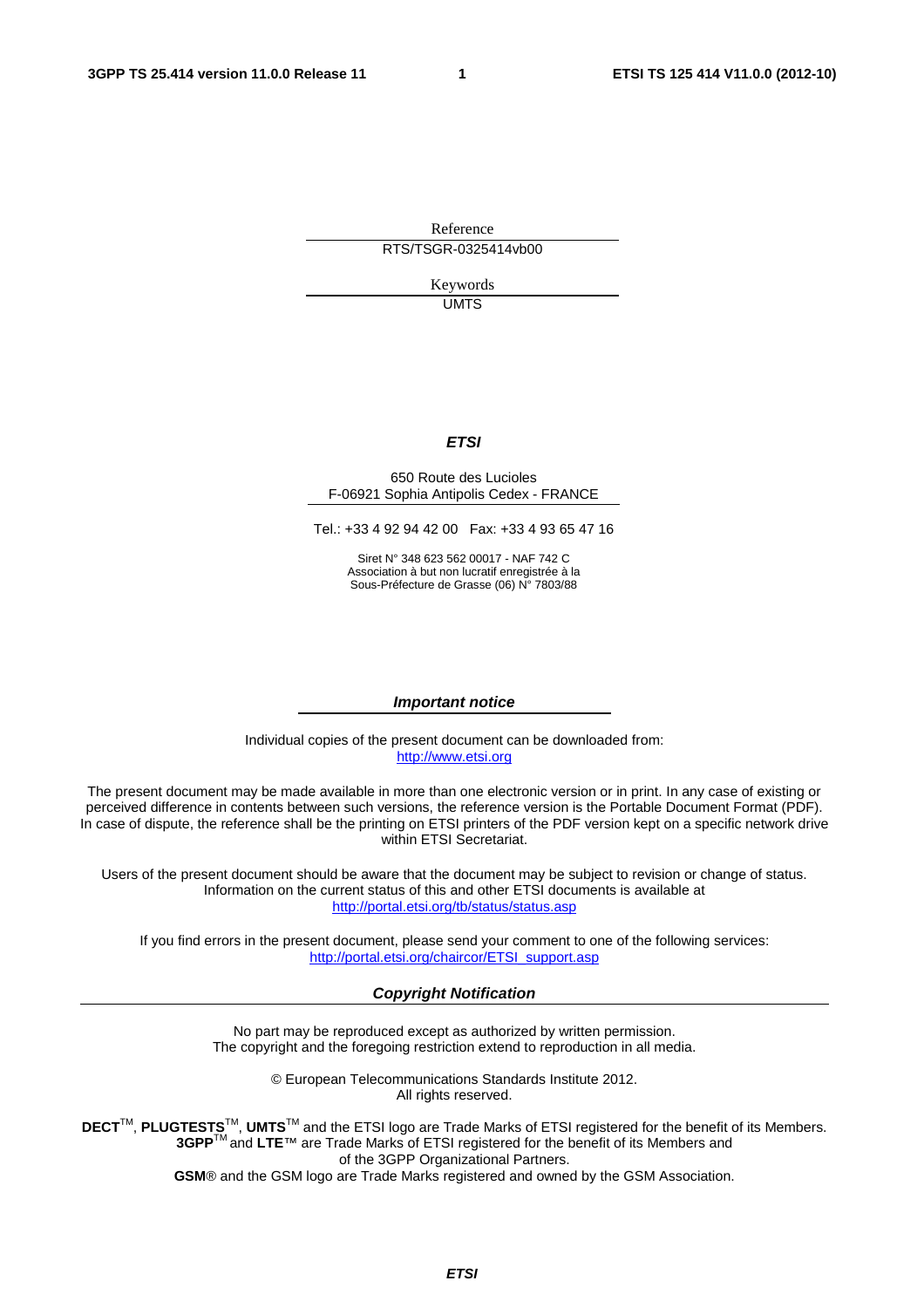# Intellectual Property Rights

IPRs essential or potentially essential to the present document may have been declared to ETSI. The information pertaining to these essential IPRs, if any, is publicly available for **ETSI members and non-members**, and can be found in ETSI SR 000 314: *"Intellectual Property Rights (IPRs); Essential, or potentially Essential, IPRs notified to ETSI in respect of ETSI standards"*, which is available from the ETSI Secretariat. Latest updates are available on the ETSI Web server [\(http://ipr.etsi.org](http://webapp.etsi.org/IPR/home.asp)).

Pursuant to the ETSI IPR Policy, no investigation, including IPR searches, has been carried out by ETSI. No guarantee can be given as to the existence of other IPRs not referenced in ETSI SR 000 314 (or the updates on the ETSI Web server) which are, or may be, or may become, essential to the present document.

# Foreword

This Technical Specification (TS) has been produced by ETSI 3rd Generation Partnership Project (3GPP).

The present document may refer to technical specifications or reports using their 3GPP identities, UMTS identities or GSM identities. These should be interpreted as being references to the corresponding ETSI deliverables.

The cross reference between GSM, UMTS, 3GPP and ETSI identities can be found under [http://webapp.etsi.org/key/queryform.asp.](http://webapp.etsi.org/key/queryform.asp)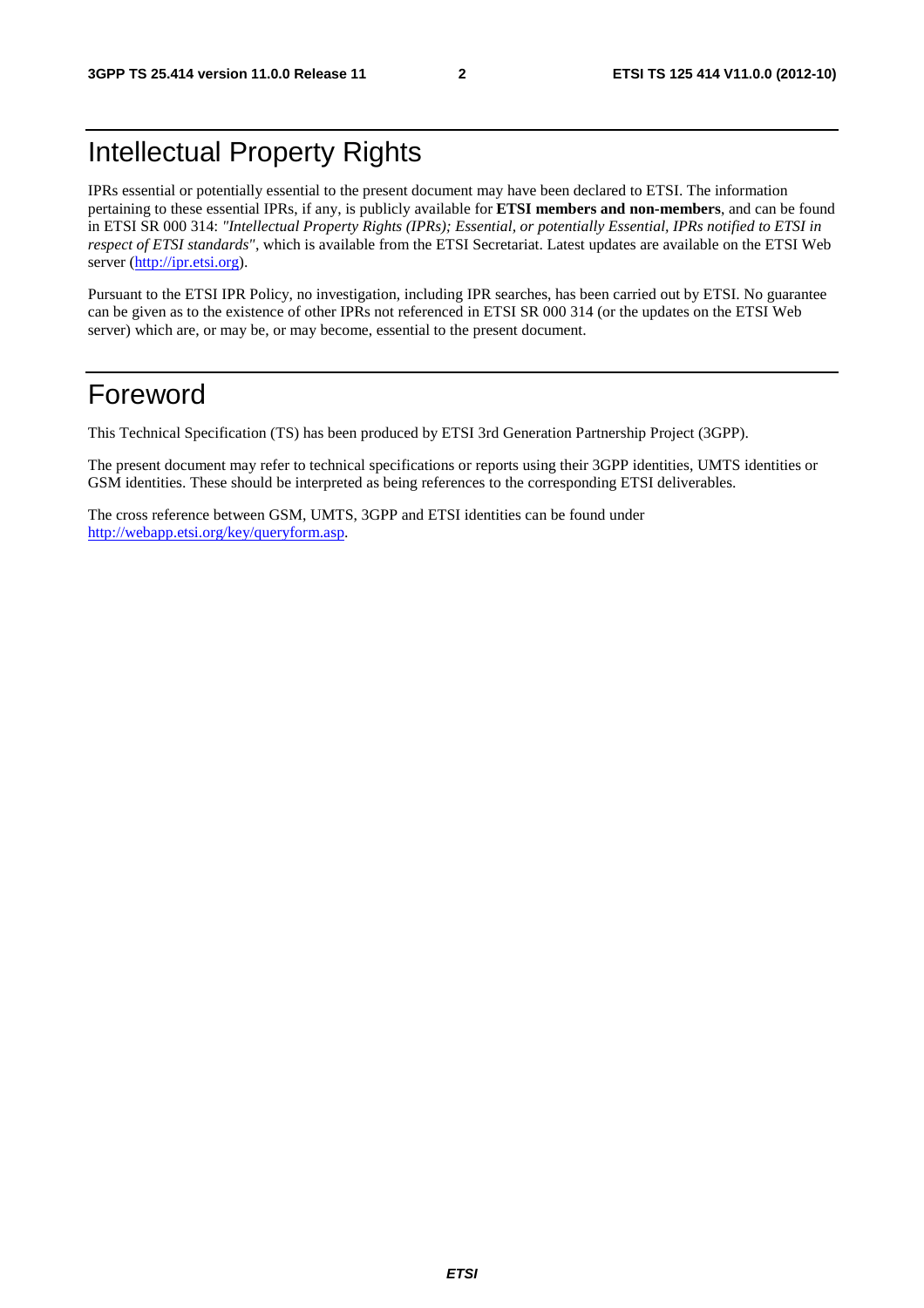$\mathbf{3}$ 

# Contents

| 1                  |                                                                                   |  |  |
|--------------------|-----------------------------------------------------------------------------------|--|--|
| 2                  |                                                                                   |  |  |
| 3                  |                                                                                   |  |  |
| 3.1<br>3.2         |                                                                                   |  |  |
| 4                  |                                                                                   |  |  |
| 4.1                |                                                                                   |  |  |
| 4.2                |                                                                                   |  |  |
|                    |                                                                                   |  |  |
| 5                  |                                                                                   |  |  |
| 5.1<br>5.1.1       |                                                                                   |  |  |
| 5.1.2              |                                                                                   |  |  |
| 5.1.2.1            |                                                                                   |  |  |
| 5.1.2.1.1          | AAL2-Segmentation and Reassembly Service Specific Convergence Sublayer (I.366.1)9 |  |  |
| 5.1.2.1.2          |                                                                                   |  |  |
| 5.1.3              |                                                                                   |  |  |
| 5.1.3.1            |                                                                                   |  |  |
| 5.1.3.2            |                                                                                   |  |  |
| 5.1.3.3            |                                                                                   |  |  |
| 5.1.3.3.1          |                                                                                   |  |  |
| 5.1.3.3.1.4        |                                                                                   |  |  |
| 5.1.3.3.1.5        |                                                                                   |  |  |
| 5.1.3.3.1.6        |                                                                                   |  |  |
| 5.1.3.3.1.7        |                                                                                   |  |  |
| 5.1.3.3.1.8        |                                                                                   |  |  |
| 5.1.3.3.1.9        |                                                                                   |  |  |
| 5.1.3.3.1.10       |                                                                                   |  |  |
| 5.1.3.3.2          |                                                                                   |  |  |
| 5.1.3.4<br>5.1.3.5 |                                                                                   |  |  |
| 5.2                |                                                                                   |  |  |
| 5.2.1              |                                                                                   |  |  |
| 5.2.2              |                                                                                   |  |  |
| 5.2.2.1            |                                                                                   |  |  |
| 5.2.2.1.1          |                                                                                   |  |  |
| 5.2.2.2            |                                                                                   |  |  |
| 5.2.2.2.1          |                                                                                   |  |  |
| 5.2.2.3            |                                                                                   |  |  |
| 5.2.2.4            |                                                                                   |  |  |
| 5.2.2.5            |                                                                                   |  |  |
| 5.2.2.6            |                                                                                   |  |  |
| 5.3                |                                                                                   |  |  |
| 5.3.1              |                                                                                   |  |  |
| 5.3.2              |                                                                                   |  |  |
| 6                  |                                                                                   |  |  |
| 6.1                |                                                                                   |  |  |
| 6.1.1              |                                                                                   |  |  |
| 6.1.2              |                                                                                   |  |  |
| 6.1.2.1            |                                                                                   |  |  |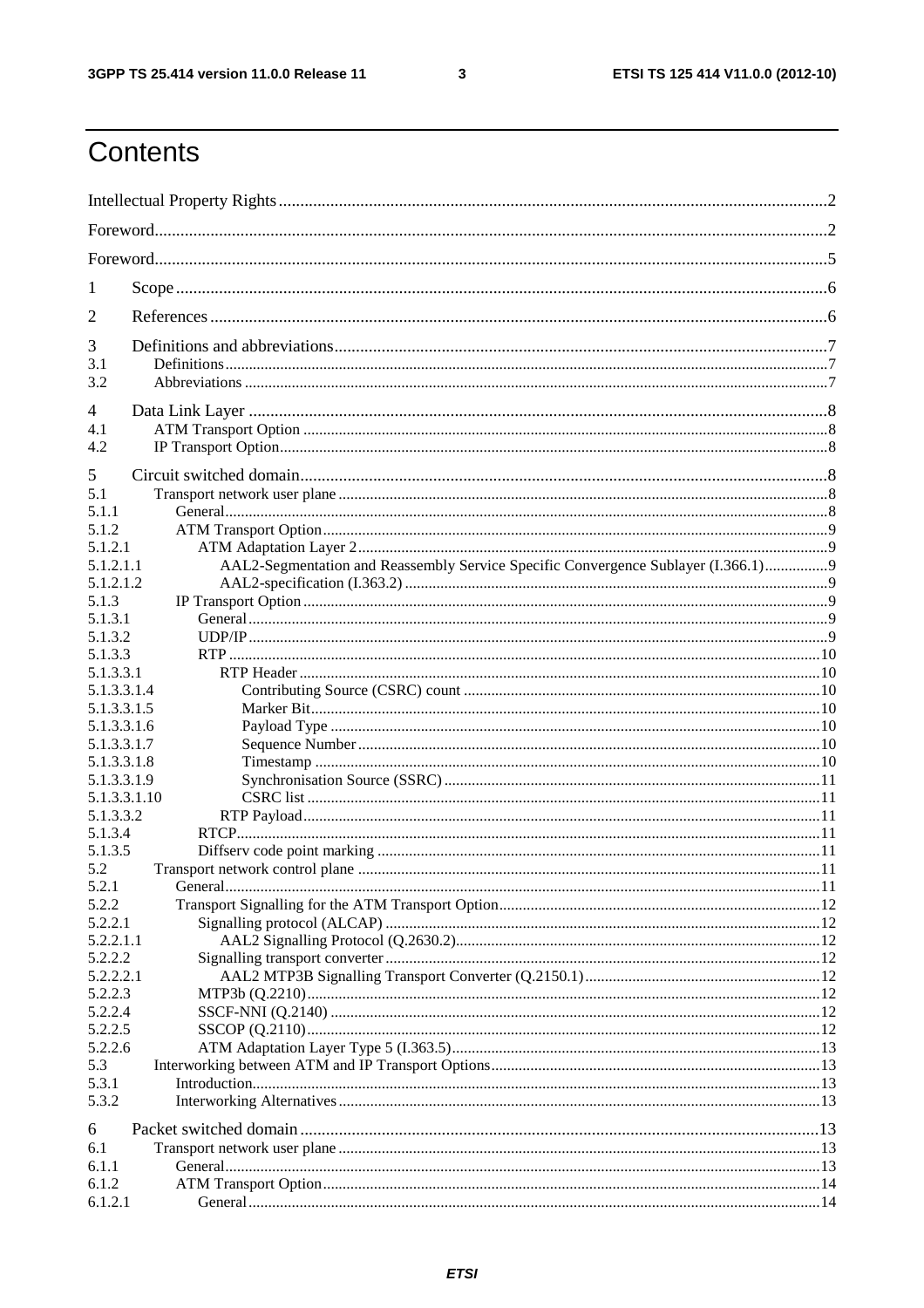#### $\overline{\mathbf{4}}$

| 6.1.2.2 |                                                                                            |  |
|---------|--------------------------------------------------------------------------------------------|--|
| 6.1.2.3 |                                                                                            |  |
| 6.1.2.4 |                                                                                            |  |
| 6.1.2.5 |                                                                                            |  |
| 6.1.3   |                                                                                            |  |
| 6.1.3.1 |                                                                                            |  |
| 6.1.3.2 |                                                                                            |  |
| 6.1.3.3 |                                                                                            |  |
| 6.1.3.4 |                                                                                            |  |
| 6.2     |                                                                                            |  |
| 7       |                                                                                            |  |
| 7.1     |                                                                                            |  |
| 7.1.1   |                                                                                            |  |
| 7.1.2   |                                                                                            |  |
| 7.1.2.1 |                                                                                            |  |
| 7.1.2.2 |                                                                                            |  |
| 7.1.2.3 |                                                                                            |  |
| 7.1.2.4 |                                                                                            |  |
| 7.1.3   |                                                                                            |  |
| 7.1.3.1 |                                                                                            |  |
| 7.1.3.3 |                                                                                            |  |
| 7.1.3.4 |                                                                                            |  |
| 7.2     |                                                                                            |  |
|         | <b>Annex A (informative):</b>                                                              |  |
| A.1     | Application of IP tunnelling in IP-ATM interworking alternative 1 in case of no direct ATM |  |
|         |                                                                                            |  |
| A.2     |                                                                                            |  |
|         | <b>Annex B</b> (informative):                                                              |  |
|         |                                                                                            |  |
|         |                                                                                            |  |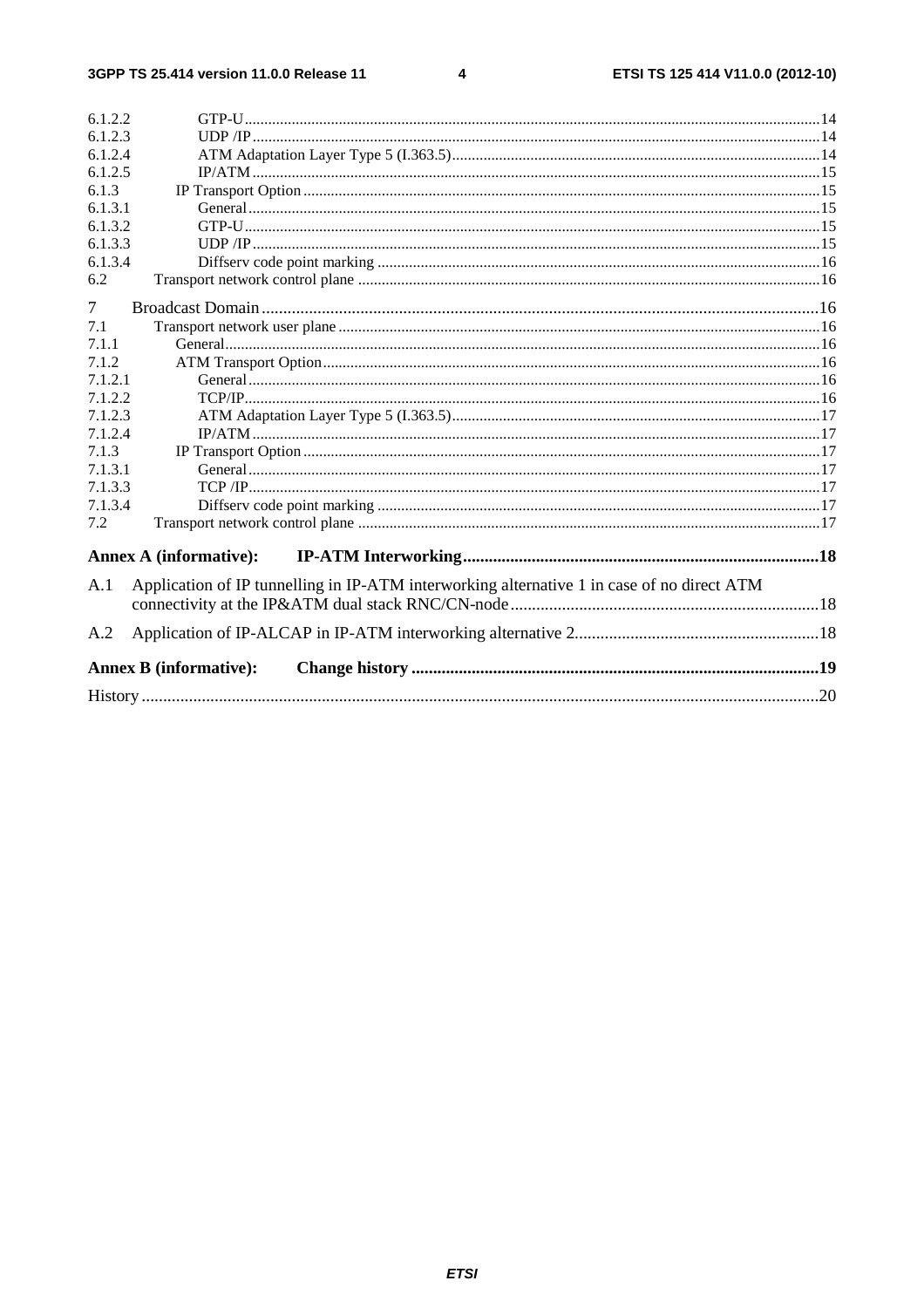# Foreword

This Technical Specification (TS) has been produced by the 3<sup>rd</sup> Generation Partnership Project (3GPP).

The contents of the present document are subject to continuing work within the TSG and may change following formal TSG approval. Should the TSG modify the contents of the present document, it will be re-released by the TSG with an identifying change of release date and an increase in version number as follows:

Version x.y.z

where:

- x the first digit:
	- 1 presented to TSG for information;
	- 2 presented to TSG for approval;
	- 3 or greater indicates TSG approved document under change control.
- y the second digit is incremented for all changes of substance, i.e. technical enhancements, corrections, updates, etc.
- z the third digit is incremented when editorial only changes have been incorporated in the document.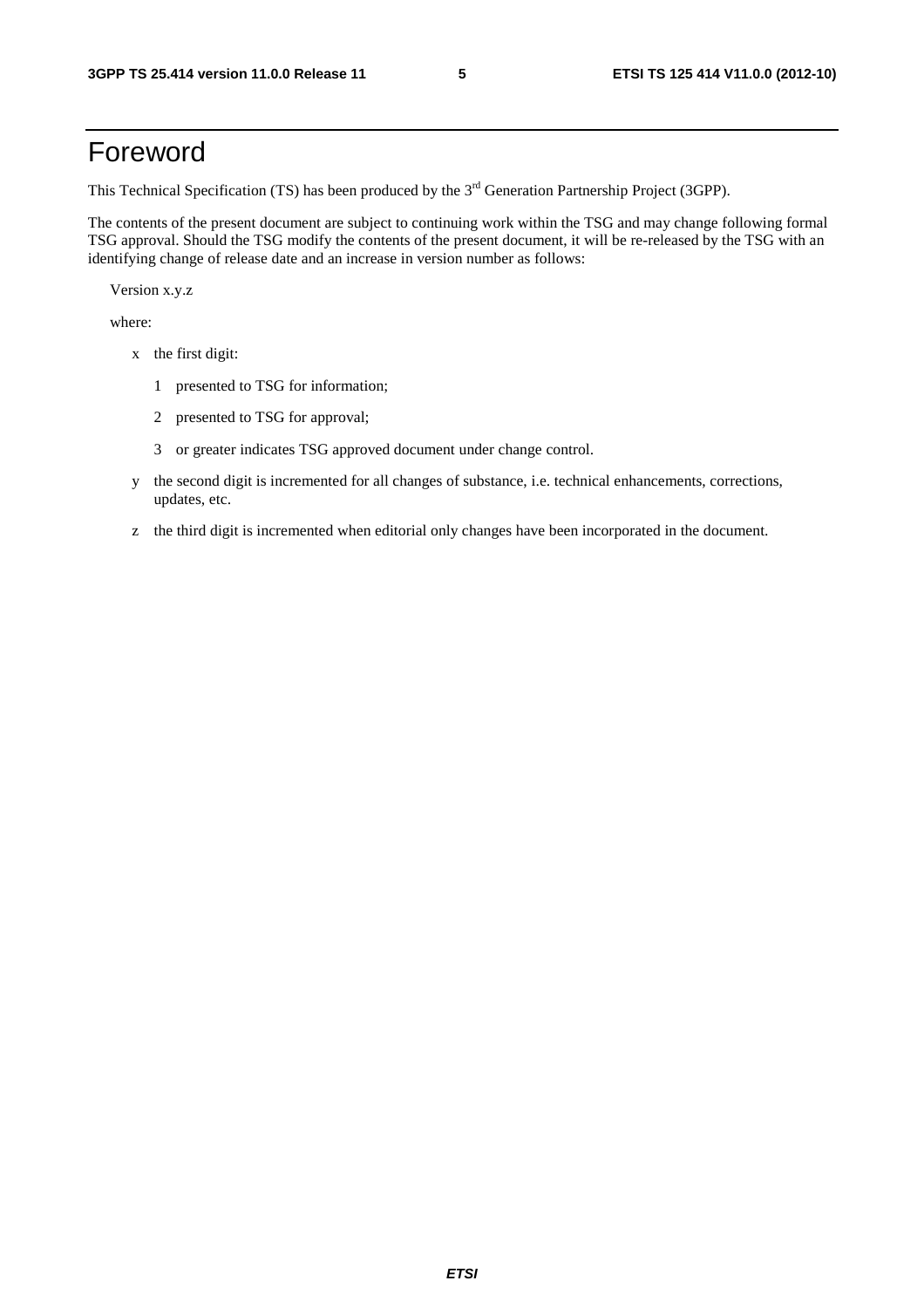# 1 Scope

The present document specifies the standards for user data transport protocols and related signalling protocols to establish user plane transport bearers over the UTRAN Iu interface.

# 2 References

The following documents contain provisions which, through reference in this text, constitute provisions of the present document.

- References are either specific (identified by date of publication, edition number, version number, etc.) or non-specific.
- For a specific reference, subsequent revisions do not apply.
- For a non-specific reference, the latest version applies. In the case of a reference to a 3GPP document (including a GSM document), a non-specific reference implicitly refers to the latest version of that document *in the same Release as the present document*.
- [1] ITU-T Recommendation I.361 (1995-11): "B-ISDN ATM layer specification".
- [2] ITU-T Recommendation I.363.2 (2000-11): "B-ISDN ATM Adaptation layer specification: Type 2 AAL".
- [3] ITU-T Recommendation I.363.5 (1996-08): "B-ISDN ATM Adaptation layer specification: Type 5 AAL".
- [4] ITU-T Recommendation I.366.1 (1998-06): "Segmentation and Reassembly Service Specific Convergence Sublayer for the AAL type 2".
- [5] ITU-T Recommendation E.164 (1997-05): "The international public telecommunication numbering plan".
- [6] ITU-T Recommendation Q.2110 (1994-07): "B-ISDN ATM adaptation layer Service Specific Connection Oriented Protocol (SSCOP)".
- [7] ITU-T Recommendation Q.2140 (1995-02): "B-ISDN ATM adaptation layer Service Specific Coordination Function for Support of Signalling at the Network Node Interface (SSCF-NNI)".
- [8] ITU-T Recommendation Q.2150.1 (1999-12): "AAL type 2 signalling transport converter on broadband MTP".
- [9] ITU-T Recommendation Q.2210 (1996-07): "Message transfer part level 3 functions and messages using the services of ITU-T Recommendation Q.2140".
- [10] ITU-T Recommendation Q.2630.1 (1999-12): "AAL type 2 signalling protocol (Capability Set 1)".
- [11] ITU-T Recommendation X.213 (1995-11): "Information technology Open systems interconnection - Network Service Definitions".
- [12] IETF RFC 768 (1980-08): "User Datagram Protocol".
- [13] **IETF RFC 791 (1981-09): "Internet Protocol".**
- [14] IETF RFC 2684 (1999-09): "Multiprotocol Encapsulation over ATM Adaptation Layer 5".
- [15] IETF RFC 2225 (1998-04): "Classical IP and ARP over ATM".
- [16] IETF RFC 2460 (1998-12): "Internet Protocol, Version 6 (IPv6) Specification".
- [17] 3GPP TS 29.060: "General Packet Radio Service (GPRS); GPRS Tunnelling Protocol (GTP) across the Gn and Gp interface ".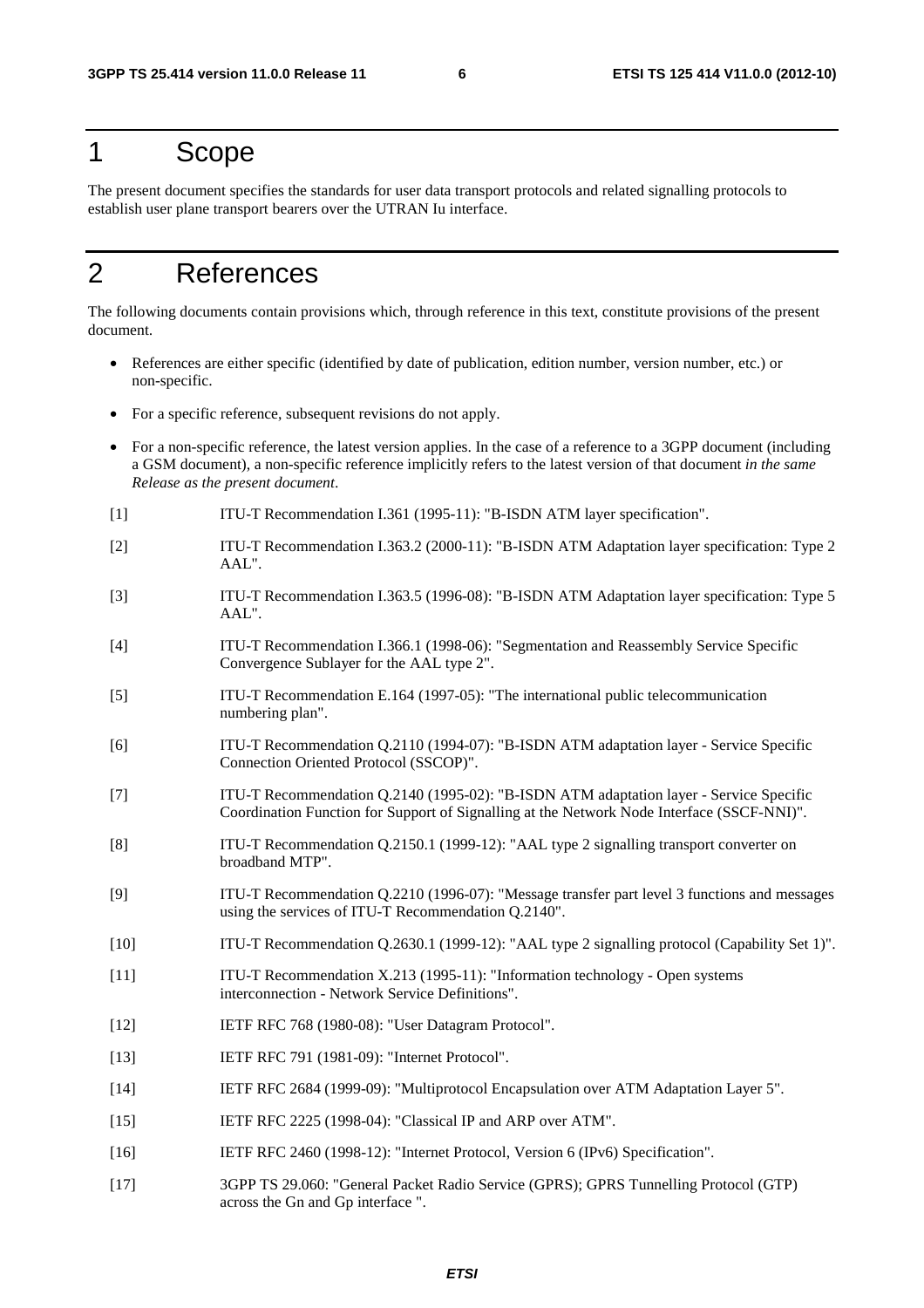| $[18]$ | IETF RFC 793 (1981-09): "Transmission Control Protocol".                                                               |
|--------|------------------------------------------------------------------------------------------------------------------------|
| $[19]$ | IETF RFC 2474 (1998-12): "Definition of the Differentiated Services Field (DS Field) in the Ipv4<br>and Ipv6 Headers". |
| $[20]$ | ITU-T Implementor's guide (1999-12) for recommendation Q.2210 (1996-07).                                               |
| $[21]$ | ITU-T Recommendation Q.2630.2 (2000-12): "AAL type 2 signalling protocol (Capability Set 2)".                          |
| $[22]$ | IETF RFC 1889 (1996-01): "RTP: A Transport Protocol for Real Time Applications".                                       |
| $[23]$ | IETF RFC 1890 (1996-01): "RTP Profile for Audio and Video Conferences with Minimal<br>Control".                        |
| $[24]$ | 3GPP TS 25.415: "UTRAN Iu Interface User Plane Protocols"                                                              |
| $[25]$ | IETF RFC 1661 (1994-07): "The Point-to-Point Protocol (PPP)".                                                          |
| $[26]$ | IETF RFC 1662 (1994-07): "PPP in HDLC-like Framing".                                                                   |
| $[27]$ | IETF RFC 2507 (1999-02): "IP header compression".                                                                      |
| $[28]$ | IETF RFC 1990 (1996-08): "The PPP Multilink Protocol (MP)".                                                            |
| $[29]$ | IETF RFC 2686 (1996-09): "The Multi-Class Extension to Multi-Link PPP".                                                |
| [30]   | IETF RFC 2509 (1999-02): "IP Header Compression over PPP".                                                             |
| $[31]$ | Void                                                                                                                   |
| $[32]$ | IETF RFC 3153 (2001-08): "PPP Multiplexing".                                                                           |
| $[33]$ | IETF RFC 2364 (1998-07): "PPP over AAL5".                                                                              |
| $[34]$ | IETF RFC 3031 (2001-01): "Multiprotocol Label Switching Architecture".                                                 |
| $[35]$ | ITU-T Recommendation E.191 (2000-03): "B-ISDN addressing".                                                             |
| $[36]$ | 3GPP TS 25.401: "UTRAN overall description".                                                                           |

# 3 Definitions and abbreviations

# 3.1 Definitions

For the purposes of the present document, the following terms and definitions apply:

**Access Link Control Application Part (ALCAP):** generic name for the transport signalling protocols used to set-up and teardown transport bearers

# 3.2 Abbreviations

For the purposes of the present document, the following abbreviations apply:

| AAL          | <b>ATM Adaptation Layer</b>                 |
|--------------|---------------------------------------------|
| <b>AESA</b>  | <b>ATM End System Address</b>               |
| <b>ALCAP</b> | <b>Access Link Control Application Part</b> |
| ARP          | <b>Address Resolution Protocol</b>          |
| <b>ATM</b>   | Asynchronous Transfer Mode                  |
| <b>CN</b>    | <b>Core Network</b>                         |
| <b>GTP</b>   | <b>GPRS</b> Tunnelling Protocol             |
| <b>HDLC</b>  | High-level Data Link Control                |
| <b>IP</b>    | <b>Internet Protocol</b>                    |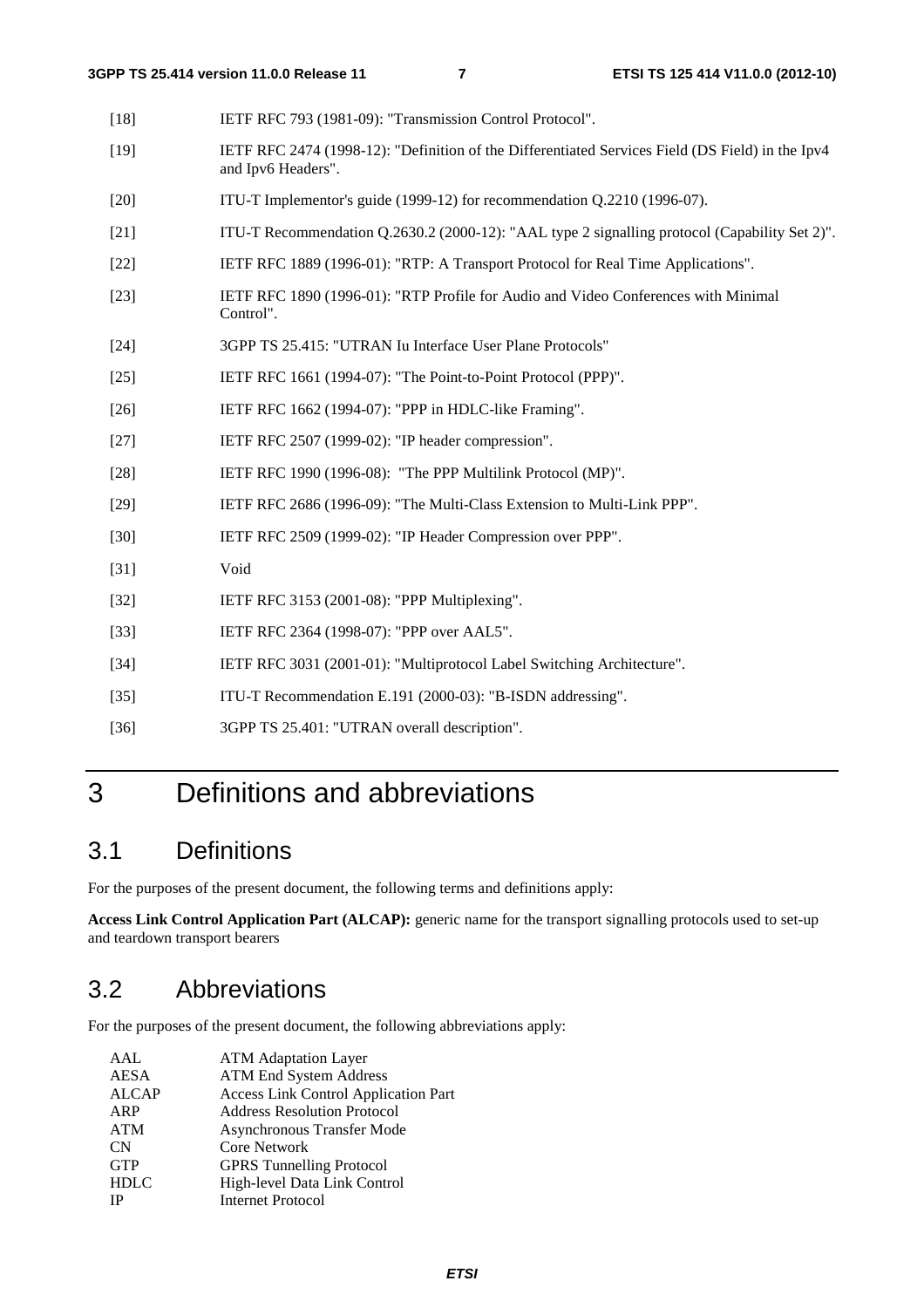| LC              | Link Characteristics                                          |
|-----------------|---------------------------------------------------------------|
| <b>LIS</b>      | Logical IP Subnet                                             |
| MTP3b           | Message Transfer Part level 3 for Q.2140                      |
| <b>NSAP</b>     | <b>Network Service Access Point</b>                           |
| <b>PDU</b>      | Protocol Data Unit                                            |
| <b>PPP</b>      | Point-to-Point Protocol                                       |
| <b>RFC</b>      | <b>Request For Comment</b>                                    |
| <b>RNC</b>      | Radio Network Controller                                      |
| <b>RTCP</b>     | Real-time Transport Control Protocol                          |
| <b>RTP</b>      | Real-time Transport Protocol                                  |
| SA.             | Service Area                                                  |
| <b>SABP</b>     | Service Area Broadcast Protocol                               |
| <b>SABS</b>     | Service Area Broadcast Service                                |
| <b>SAR</b>      | Segmentation and Reassembly                                   |
| <b>SCSF-NNI</b> | Service Specific Coordination Function-Network Node Interface |
| <b>SSCOP</b>    | Service Specific Connection Oriented Protocol                 |
| <b>SSCS</b>     | Service Specific Convergence Sublayer                         |
| <b>SSRC</b>     | <b>Synchronisation Source</b>                                 |
| <b>TCP</b>      | <b>Transmission Control Protocol</b>                          |
| <b>TEID</b>     | Tunnel Endpoint Identifier                                    |
| <b>UDP</b>      | User Datagram Protocol                                        |
| VC              | Virtual Circuit                                               |

# 4 Data Link Layer

### 4.1 ATM Transport Option

ATM shall be used in the transport network user plane and the transport network control plane according to ITU-T Recommendation I.361 [1]. The structure of the cell header used in the UTRAN Iu interface is the cell header format and encoding at NNI (see figure 3/I.361).

## 4.2 IP Transport Option

An RNC/CN-node supporting IP transport option on the Iu interface shall support PPP protocol with HDLC framing (IETF RFC 1661 [25], IETF RFC 1662 [26]).

NOTE: This does not preclude the single implementation and use of any other protocols (e.g. PPPMux /AAL5/ ATM (IETF RFC 3153 [32], IETF RFC 2364 [33]), PPP/AAL2/ATM, Ethernet, MPLS/ATM (IETF RFC 3031 [34]), etc.) fulfilling the UTRAN requirements toward the upper layers.

An RNC/CN-node supporting IP transport option on the Iu interface and having interfaces connected via low bandwidth PPP links like E1/T1/J1 shall also support IP Header Compression (IETF RFC 2507 [27]) and the PPP extensions ML/MC-PPP (IETF RFC 1990 [28], IETF RFC 2686 [29]). In this case the negotiation of header compression (IETF RFC 2507 [27]) over PPP shall be performed via IETF RFC 2509 [30].

# 5 Circuit switched domain

### 5.1 Transport network user plane

### 5.1.1 General

There are two options for the transport layer for data streams over Iu-CS:

#### 1) ATM based Transport (ATM transport option)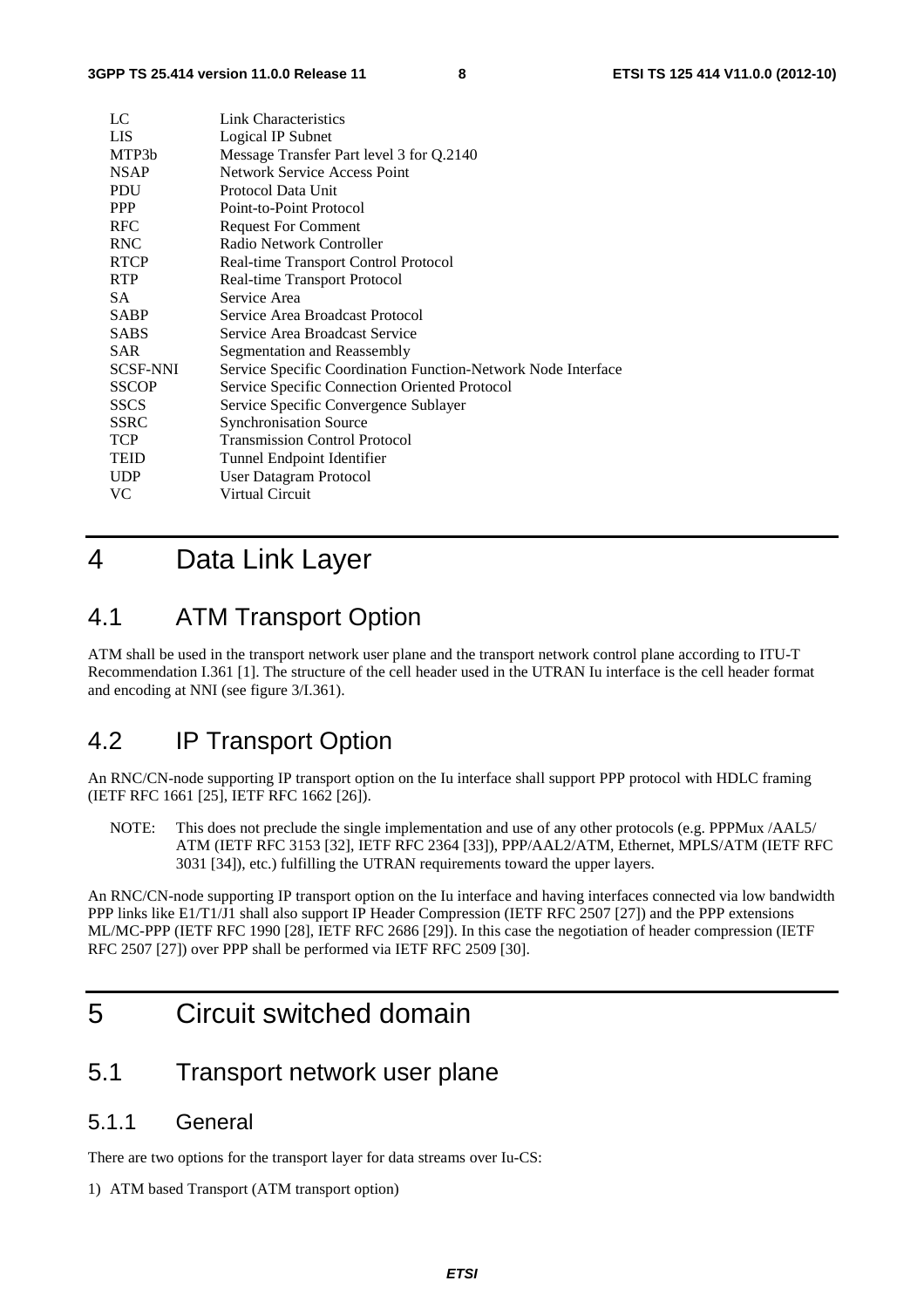#### **3GPP TS 25.414 version 11.0.0 Release 11 9 ETSI TS 125 414 V11.0.0 (2012-10)**

2) IP based Transport (IP transport option)

The following figure shows the protocol stacks of the two options.

| AAL-2 SAR SSCS (I.366.1) | RTP (RFC 1889)                                    |
|--------------------------|---------------------------------------------------|
| AAL2 (I.363.2)           | UDP ( $RFC 768$ )                                 |
| ATM (I.361)              | <b>IPv6</b> (RFC 2460)<br>IPv4 optional (RFC 791) |
| Physical Layer           | Data Link Layer                                   |
|                          | <b>Physical Layer</b>                             |

Protocol Stack for the ATM transport option

Protocol Stack for the IP transport option

#### **Figure 1. Transport network layer for data streams over Iu-CS.**

### 5.1.2 ATM Transport Option

#### 5.1.2.1 ATM Adaptation Layer 2

#### 5.1.2.1.1 AAL2-Segmentation and Reassembly Service Specific Convergence Sublayer (I.366.1)

Service Specific Segmentation and Reassembly (SSSAR) sublayer of ITU-T Recommendation I.366.1 [4] is used for the segmentation and reassembly of AAL2 SDUs (i.e., only SSSAR is used from ITU-T Recommendation I.366.1).

#### 5.1.2.1.2 AAL2-specification (I.363.2)

AAL2 shall be used according to ITU-T Recommendation I.363.2 [2].

### 5.1.3 IP Transport Option

#### 5.1.3.1 General

In the IP transport option RTP over UDP over IP shall be supported as the transport for data streams on the Iu-CS interface. The data link layer is as specified in subclause 4.2.

The transport bearer is identified by the UDP port number and the IP address (source UDP port number, destination UDP port number, source IP address, destination IP address).

The source IP address and destination IP address exchanged via RANAP on the Iu-CS interface shall use the NSAP structure. See sub clause 6.1.8.2 in TS 25.401 [36].

#### 5.1.3.2 UDP/IP

The path protocol used shall be UDP (IETF RFC 768 [12]).

An IP RNC/CN-node shall support IPv6. The support of IPv4 is optional.

NOTE: This does not preclude single implementation and use of IPv4.

IP dual stack support is recommended for the potential transition period from IPv4 to IPv6 in the transport network.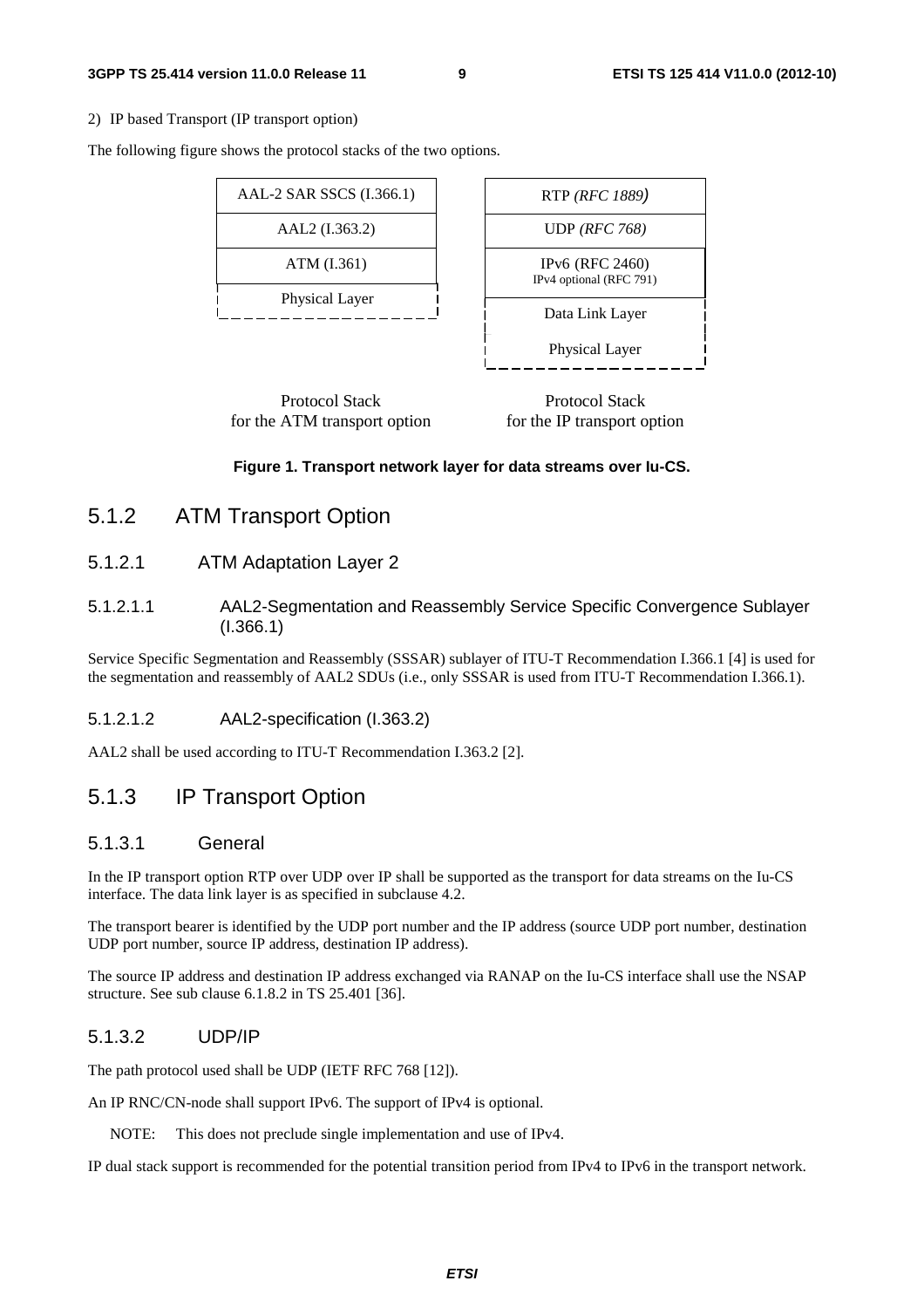There may be one or several IP addresses in the RNC and in the CN. The packet processing function in the CN shall send downstream packets of a given RAB to the RNC IP address / UDP port (received in RANAP) associated to that particular RAB. The packet processing function in the RNC shall send upstream packets of a given RAB to the CN IP address / UDP port (received in RANAP) associated to that particular RAB. If there is no RNC IP address / UDP port yet associated to the packet processing function in the CN for a RAB not yet finally set-up, the packet processing function in the CN for that RAB shall extract the source IP address / UDP port from the first received IP packet to identify the peer IP/UDP entity. The packet processing function in the RNC shall use the same source IP address / UDP port as is sent to CN in RANAP.

The RNC/CN-node shall use two consecutive port numbers for the RTP bearer and for the optional RTCP connection that transport a single Iu UP connection. Two such consecutive port numbers are termed 'port number block' in what follows. The first port number shall be even and shall be assigned to the RTP protocol. The next port number shall be assigned to the RTCP protocol. This port shall be reserved even if the optional RTCP protocol is not used.

Each RNC/CN-node shall administer the port numbers it intends to use for RTP/RTCP port number blocks.

#### 5.1.3.3 RTP

RTP (IETF RFC 1889 [22]) shall be applied.

#### 5.1.3.3.1 RTP Header

The RTP Header Fields shall be used as described in the following subclauses:

5.1.3.3.1.1 Version

RTP Version 2 shall be used.

5.1.3.3.1.2 Padding

Padding shall not be used.

5.1.3.3.1.3 Extension

The RTP Header shall not have an extension.

5.1.3.3.1.4 Contributing Source (CSRC) count

There are zero CSRCs.

5.1.3.3.1.5 Marker Bit

The marker bit is ignored.

#### 5.1.3.3.1.6 Payload Type

A dynamic Payload Type (IETF RFC 1890 [23]) shall be used. Values in the Range between 96 and 127 shall be used. The value shall be ignored in the receiving entity.

#### 5.1.3.3.1.7 Sequence Number

The sequence number shall be supplied by the source of an RTP PDU. The sink of an RTP PDU may ignore the sequence number or it may use it to obtain statistics about the link quality and / or to correct out-of-sequence delivery, e.g. by dropping out-of-sequence packets.

#### 5.1.3.3.1.8 Timestamp

The timestamp shall be supplied by the source of an RTP PDU. A clock frequency of 16000 Hz shall be used. The sink of an RTP PDU may ignore the timestamp or it may use it to obtain statistics about the link quality and / or to correct jitter.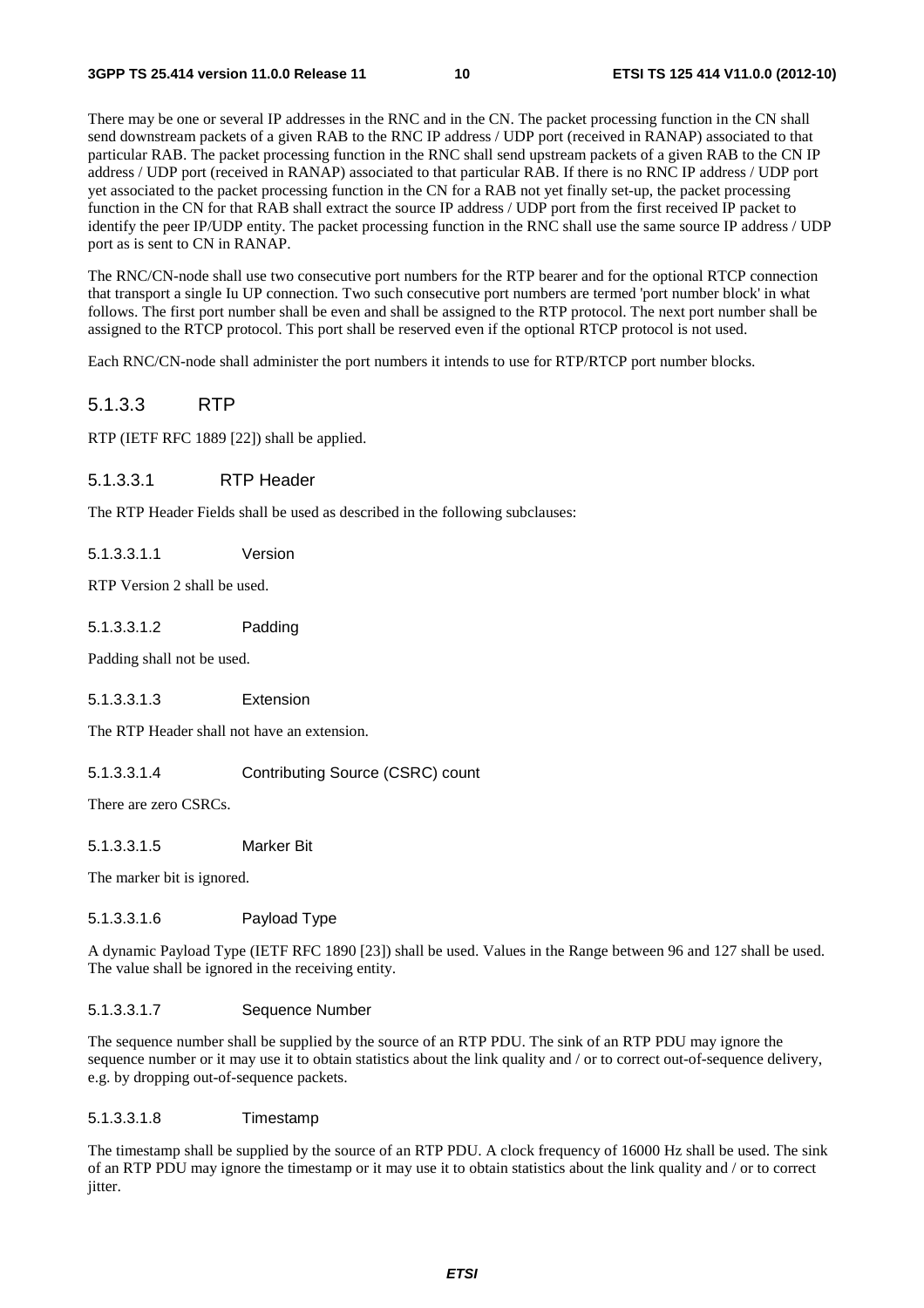5.1.3.3.1.9 Synchronisation Source (SSRC)

The source of an RTP PDU shall supply a SSRC. The sink of an RTP PDU may ignore the SSRC if it does not use RTCP.

5.1.3.3.1.10 CSRC list

This list is empty.

#### 5.1.3.3.2 RTP Payload

A single Iu UP PDU, as described in TS 25.415 [24], shall be transported as RTP payload.

#### 5.1.3.4 RTCP

RTCP (IETF RFC 1889 [22]) may be applied. RTCP over UDP (IETF RFC 768 [12]) over IPv6 (IETF RFC 2460 [16]) shall be used (IPv4 (IETF RFC 791 [13]) may be used optionally). The use of the RTCP protocol is optional. The receiving entity may ignore incoming RTCP PDUs.

Figure 1a shows the protocol stack for the transport of RTCP. The above Sections about IP and UDP shall also apply for the transport of RTCP.



#### **Figure 1a. RTCP Protocol stack for data stream transport on Iu-CS.**

#### 5.1.3.5 Diffserv code point marking

IP Differentiated Services code point marking (IETF RFC 2474 [19]) shall be supported. The mapping between traffic categories and Diffserv code points shall be configurable by O&M for each traffic category. Traffic categories are implementation-specific and may be determined from the application parameters.

# 5.2 Transport network control plane

### 5.2.1 General

The following figure shows the protocol stack for transport signalling over Iu-CS in ATM based transport (ATM transport option). An ALCAP protocol is not required when both UTRAN and CN nodes are using the IP based transport (IP transport option).

The protocol stack for IP-ALCAP in IP to ATM interworking case is defined in chapter 5.3.3 of this Technical Specification.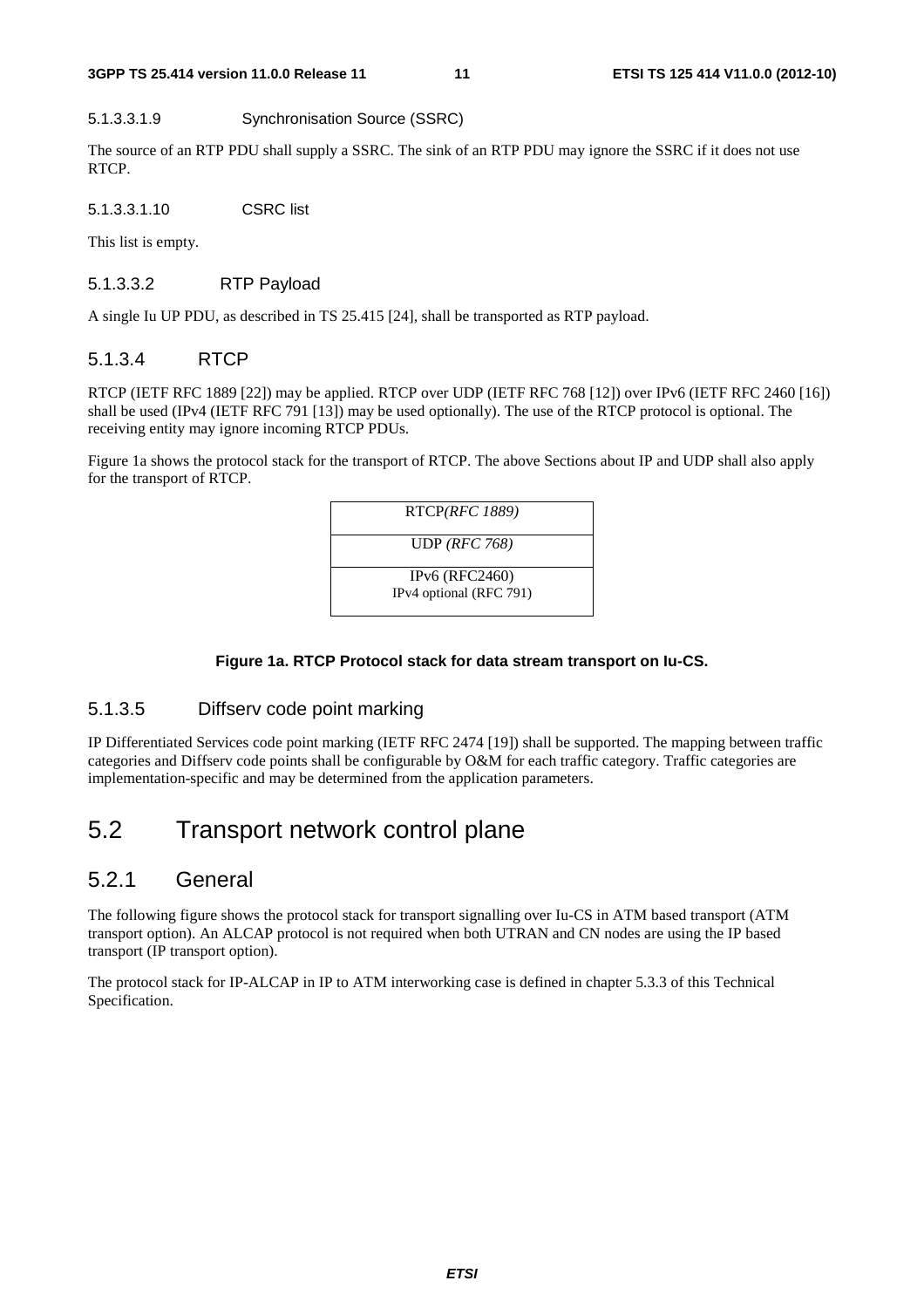| AAL2 connection signalling<br>(Q.2630.2)                             |
|----------------------------------------------------------------------|
| <b>AAL2 Signalling Transport</b><br>Converter for MTP3b<br>(Q2150.1) |
| MTP3b                                                                |
| SSCF-NNI                                                             |
| SSCOP                                                                |
| <b>ATM</b>                                                           |
| Physical Layer                                                       |

#### **Figure 2. Signalling bearer for ALCAP on Iu-CS interface.**

### 5.2.2 Transport Signalling for the ATM Transport Option

5.2.2.1 Signalling protocol (ALCAP)

#### 5.2.2.1.1 AAL2 Signalling Protocol (Q.2630.2)

In the ATM transport option ITU-T Recommendation Q.2630.2 [21] shall be used for establishing AAL2 connections towards the circuit switched domain. ITU-T Recommendation Q.2630.2 [21] adds new optional capabilities to ITU-T Recommendation Q.2630.1 [10].

The AAL2 transport layer uses the embedded E.164 or other AESA variants of the NSAP addressing formats ITU-T Rec. X.213 [11], and ITU-T Recommendation E.191 [35]. Native E.164 addressing (ITU-T Recommendation E.164 [5]) shall not be used.

Binding ID provided by the radio network layer shall be copied in SUGR parameter of ESTABLISH request primitive of ITU-T Recommendation Q.2630.2 [21].

The Link Characteristics parameter (LC) shall be included in the Establish Request message and in the Modification Request message of AAL2 signalling protocol.

5.2.2.2 Signalling transport converter

#### 5.2.2.2.1 AAL2 MTP3B Signalling Transport Converter (Q.2150.1)

The AAL2 MTP3b Signalling Transport Converter shall be used according to ITU-T Recommendation Q.2150.1 [8].

#### 5.2.2.3 MTP3b (Q.2210)

MTP3b shall be used according to ITU-T Recommendation Q.2210 [9] and ITU-T Implementor's guide (12/99) for recommendation Q.2210 [20].

#### 5.2.2.4 SSCF-NNI (Q.2140)

SSCF-NNI shall be used according to ITU-T Recommendation Q.2140 [7].

#### 5.2.2.5 SSCOP (Q.2110)

SSCOP shall be used according to ITU-T Recommendation Q.2110 [6].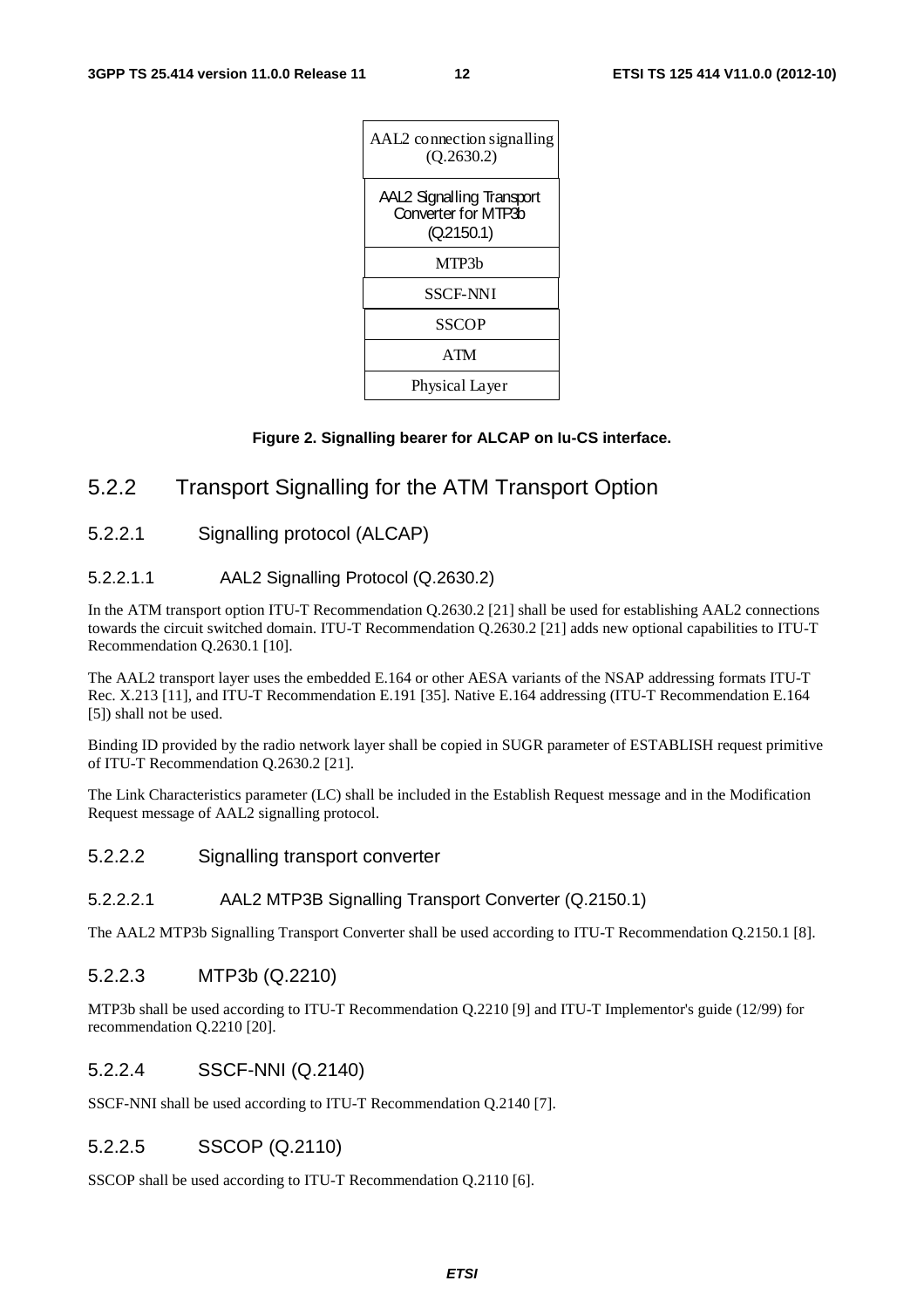### 5.2.2.6 ATM Adaptation Layer Type 5 (I.363.5)

AAL5 shall be used according to ITU-T Recommendation I.363.5 [3].

## 5.3 Interworking between ATM and IP Transport Options

### 5.3.1 Introduction

This clause specifies the interworking between IP and ATM transport options. An RNC/CN-node supporting IP transport option shall provide interworking to a CN-node/RNC supporting only ATM transport option.

### 5.3.2 Interworking Alternatives

For interworking with a CN-node/RNC supporting only ATM transport option, the RNC/CN-node supporting IP transport option shall additionally support at least one of the following interworking mechanisms:

- 1) ATM&IP dual stack. An IP-ALCAP protocol is not required in this interworking solution.
- Annex A of this technical specification shows an example of protocols for the case the ATM&IP RNC/CN-node has no ATM connectivity.
- 2) An Interworking Function (IWF), either internal or external to the RNC/CN node.
- Annex A of this technical specification shows an example of a protocol stack for the case when the IWF is an external unit to the RNC/CN node. Other protocol stacks for this case are not precluded.

# 6 Packet switched domain

## 6.1 Transport network user plane

### 6.1.1 General

There are two options for the transport layer for data streams over Iu-PS:

- 1) ATM based Transport (ATM transport option)
- 2) IP based Transport (IP transport option)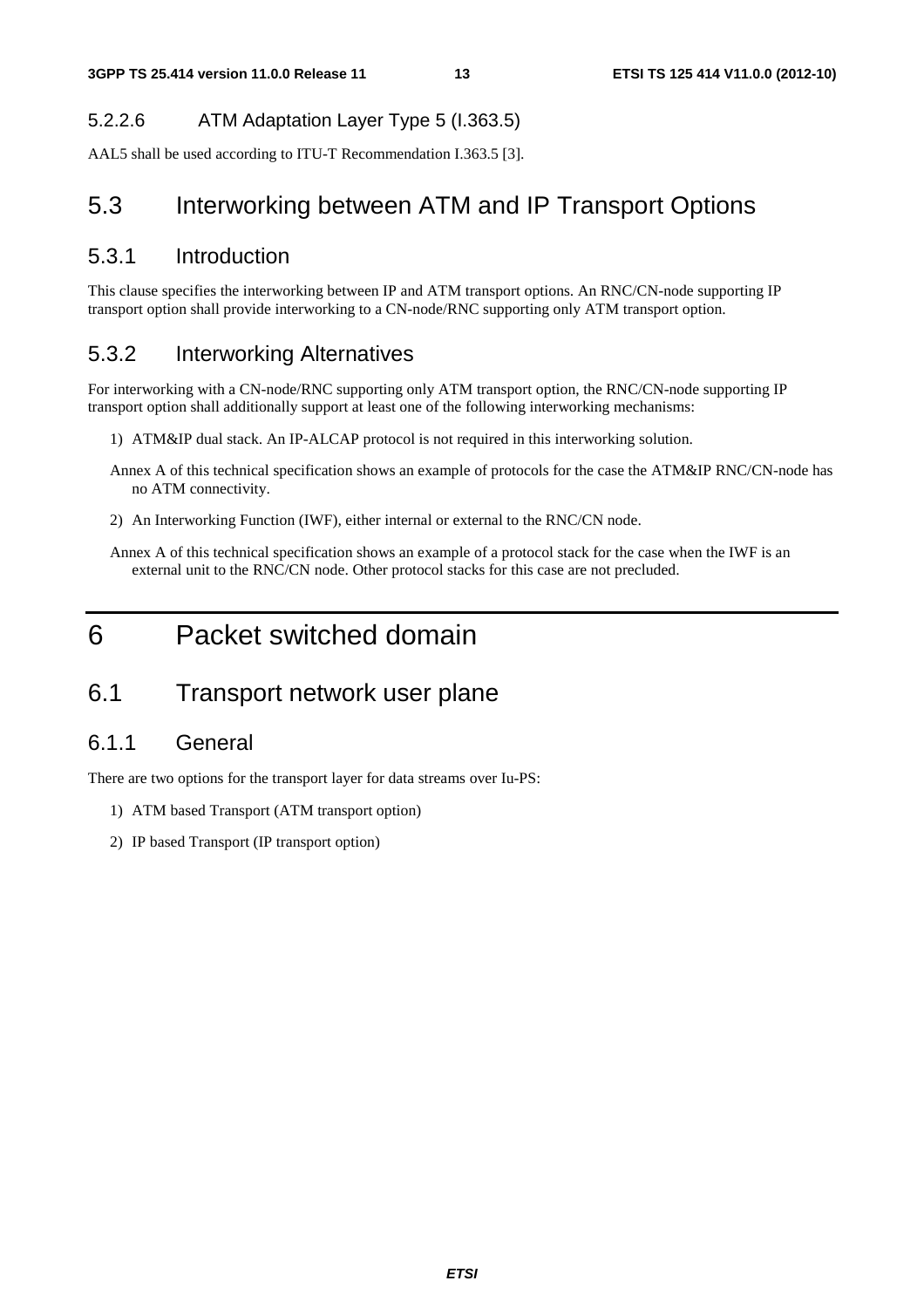| GTP-U          | GTP-U                   |
|----------------|-------------------------|
| <b>UDP</b>     | <b>UDP</b>              |
| <b>IP</b>      | <b>IPv6</b> (RFC 2460)  |
| AAL5           | IPv4 optional (RFC 791) |
| ATM            | Data Link Layer         |
| Physical Layer | Physical Layer          |

The following figure shows the protocol stacks of the two options.



Protocol Stack for the IP transport option

#### **Figure 3. Transport network layer for data streams over Iu-PS.**

### 6.1.2 ATM Transport Option

#### 6.1.2.1 General

In the ATM transport option, the protocol architecture for the User Plane of the Iu interface towards the packet switched domain shall be GTP-U (TS 29.060 [17]) over UDP over IP over AAL5 over ATM. One or several AAL5/ATM permanent VC's may be used as the common layer 2 resources between the UTRAN and the packet switched domain of the CN.

One switched VC may be used per user flow. The standardisation of the procedures and protocols for use of Switched VC is outside the scope of 3GPP.

Congestion control shall be performed over the Iu user plane toward the packet switched domain using buffer management and no flow control.

#### 6.1.2.2 GTP-U

The GTP-U (TS 29.060 [17]) protocol shall be used over the Iu interface toward the packet switched domain.

#### 6.1.2.3 UDP /IP

The path protocol used shall be UDP (IETF RFC 768 [12]), which is specified in RFC 768.

The UDP port number for GTP-U shall be as defined in TS 29.060 [17].

IPv4 (IETF RFC 791 [13]) shall be supported; IPv6 (IETF RFC 2460 [16]) support is optional.

There may be one or several IP addresses in the RNC and in the CN. The packet processing function in the CN shall send downstream packets of a given RAB to the RNC IP address (received in RANAP) associated to that particular RAB. The packet processing function in the RNC shall send upstream packets of a given RAB to the CN IP address (received in RANAP) associated to that particular RAB.

There is one RNC IP address per RNC in the CN associated with one MBMS RAB. This address is received in RANAP at the establishment of the MBMS RAB. The packet processing function in the CN shall send the downstream packets of the MBMS RAB to this associated RNC IP address.

#### 6.1.2.4 ATM Adaptation Layer Type 5 (I.363.5)

AAL5 shall be used according to ITU-T Recommendation I.363.5 [3].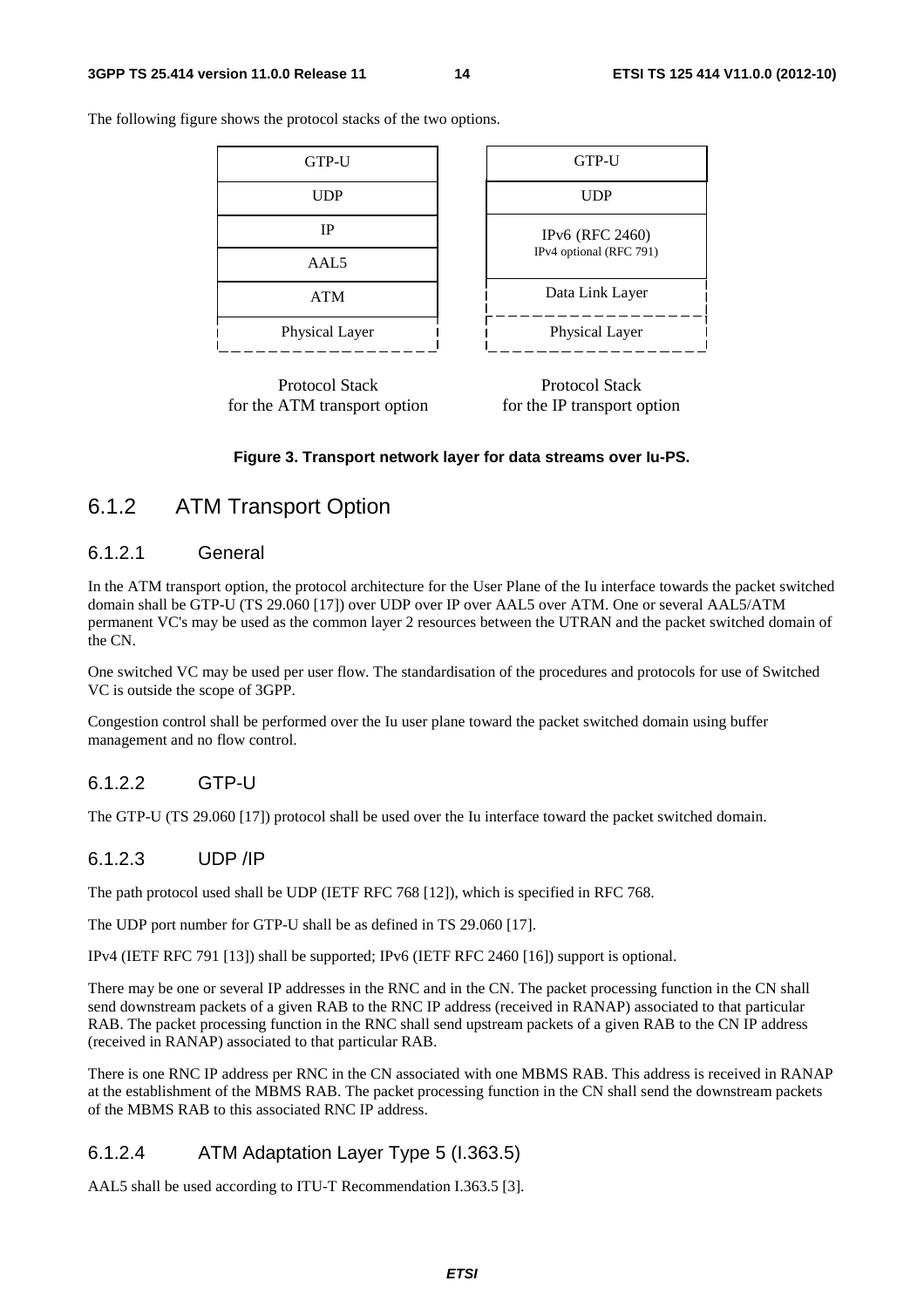AAL5 virtual circuits shall be used to transport the IP packets across the Iu interface toward the packet switched domain. Multiple VCs may be used over the interface. An association shall be made between a VC and the IP addresses that are related to this VC in the peer node side. This association shall be made using O&M or using "ATM Inverse ARP" when PVCs are used.

When PVCs are used, quality of service differentiation shall only be performed at the IP layer using differentiated services (IETF RFC 2474 [19]).

#### 6.1.2.5 IP/ATM

When the association mentioned in 6.1.2.4 is made using 0&M, the "LLC encapsulation" option of "Multiprotocol" Encapsulation over AAL5" shall be used to carry the IP packets over the ATM transport network when PVCs are used.

When the association mentioned in 6.1.2.4 is made using "ATM Inverse ARP", "Classical IP and ARP" over ATM protocols and the "LLC encapsulation" option of "Multiprotocol Encapsulation over AAL5" shall be used to carry the IP packets over the ATM transport network when PVCs are used. "Classical IP and ARP over ATM" is specified in IETF RFC 2225 [15]. "Multiprotocol Encapsulation over AAL5" is specified in IETF RFC 2684 [14].

"Classical IP and ARP over ATM" allows routers to be members of one or more LISs. The CN side of the Iu interface shall provide IP routing functionalities. The RNC side of the Iu interface may provide routing functionalities. If the RNC side of the Iu interface does not provide routing functionalities, the RNC routing tables shall include default route entries.

### 6.1.3 IP Transport Option

#### 6.1.3.1 General

In the IP transport option GTP-U (TS 29.060 [17]) over UDP over IP shall be supported as the transport for data streams on the Iu-PS interface. The data link layer is as specified in subclause 4.2.

The transport bearer is identified by the GTP-U TEID (TS 29.060 [17]) and the IP address (source TEID, destination TEID, source IP address, destination IP address).

#### 6.1.3.2 GTP-U

The GTP-U (TS 29.060 [17]) protocol shall be used over the Iu interface toward the packet switched domain.

#### 6.1.3.3 UDP /IP

The path protocol used shall be UDP (IETF RFC 768 [12]).

The UDP port number for GTP-U shall be as defined in TS 29.060 [17].

An IP RNC/CN-node shall support IPv6. The support of IPv4 is optional.

NOTE: This does not preclude single implementation and use of IPv4.

IP dual stack support is recommended for the potential transition period from IPv4 to IPv6 in the transport network.

RNC shall support fragmentation and assembly of GTP packets at the IP layer.

There may be one or several IP addresses in the RNC and in the CN. The packet processing function in the CN shall send downstream packets of a given RAB to the RNC IP address (received in RANAP) associated to that particular RAB. The packet processing function in the RNC shall send upstream packets of a given RAB to the CN IP address (received in RANAP) associated to that particular RAB.

There is one RNC IP address per RNC in the CN associated with one MBMS RAB. This address is received in RANAP at the establishment of the MBMS RAB. The packet processing function in the CN shall send the downstream packets of the MBMS RAB to this associated RNC IP address.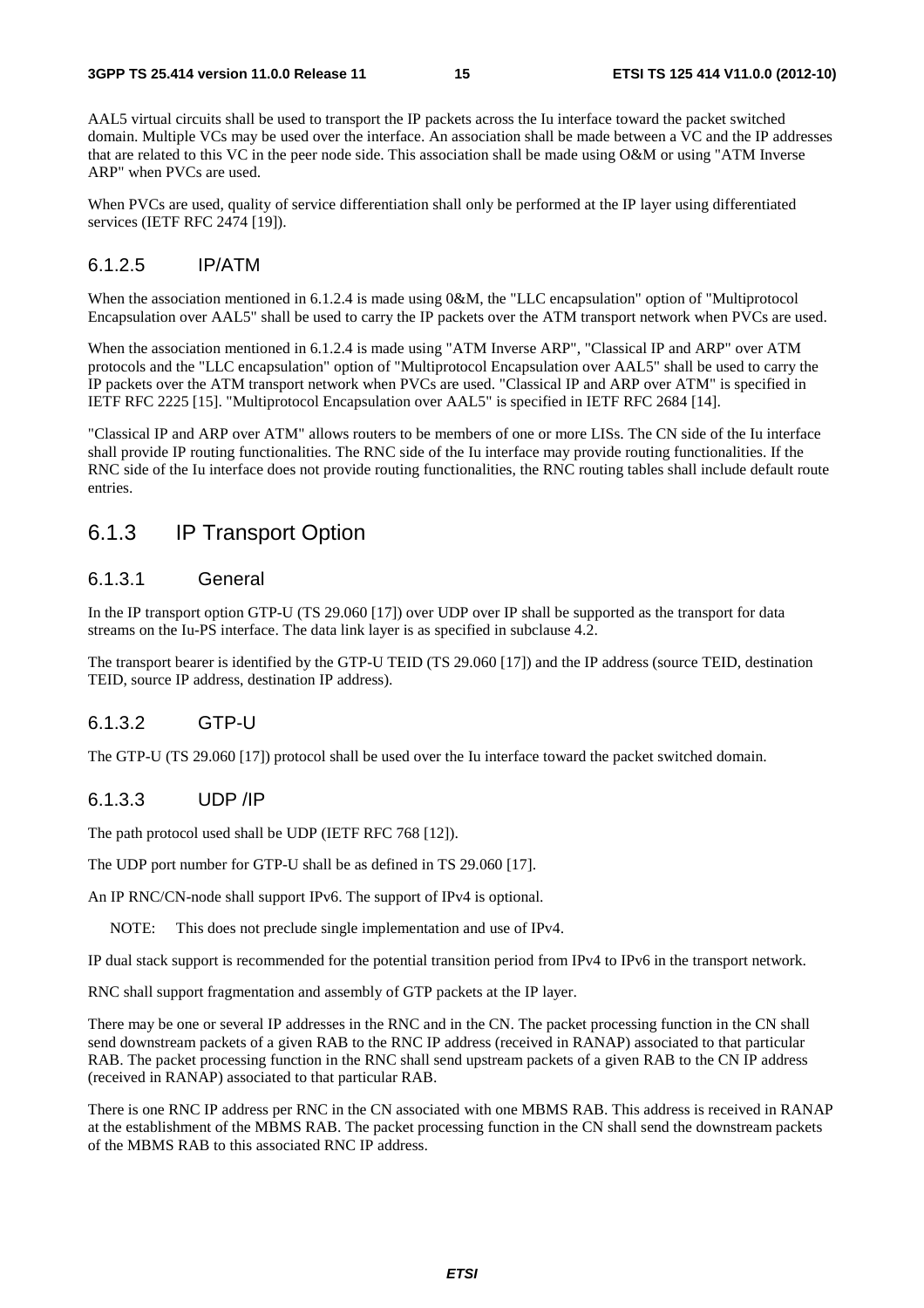#### 6.1.3.4 Diffserv code point marking

IP Differentiated Services code point marking (IETF RFC 2474 [19]) shall be supported. The mapping between traffic categories and Diffserv code points shall be configurable by O&M for each traffic category. Traffic categories are implementation-specific and may be determined from the application parameters.

### 6.2 Transport network control plane

ALCAP is not required over the Iu interface towards the packet switched domain.

# 7 Broadcast Domain

### 7.1 Transport network user plane

### 7.1.1 General

There are two options for the transport layer for data streams over Iu-BC:

- 1) ATM based Transport (ATM transport option)
- 2) IP based Transport (IP transport option)

The following figure shows the protocol stacks of the two options.



Protocol Stack for the ATM transport option

Protocol Stack for the IP transport option

#### **Figure 4. Transport network layer for data streams over Iu-BC.**

### 7.1.2 ATM Transport Option

#### 7.1.2.1 General

In the ATM transport option, the protocol architecture for the Service Area Broadcast Plane of the Iu interface shall be TCP over IP over AAL5 over ATM.

#### 7.1.2.2 TCP/IP

The path protocol used shall be TCP, which is specified in IETF RFC793 [18]. IPv4 (IETF RFC 791 [13]) shall be supported, IPv6 (IETF RFC 2460 [16]) support is optional.

The TCP Destination Port number for SABP messages is 3452. It is the registered port number for SABP.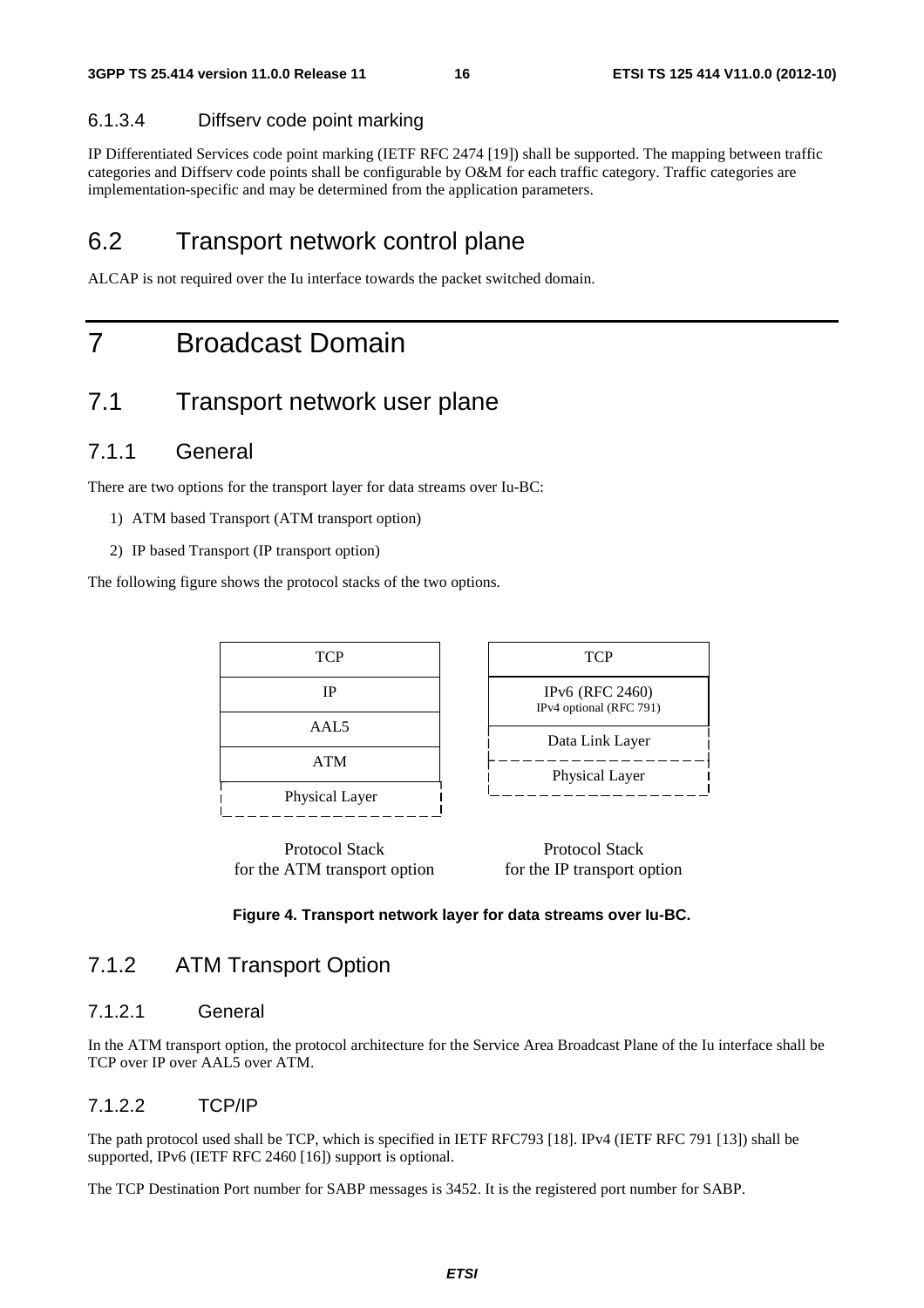#### **3GPP TS 25.414 version 11.0.0 Release 11 17 ETSI TS 125 414 V11.0.0 (2012-10)**

The 3452 destination port number shall be used by both entities (RNC or CN) whenever it sets up a new TCP connection. When it sends SABP messages on an existing TCP connection, the sending entity (RNC or CN) shall use as TCP destination port number either 3452 if it was the initiator of this TCP connection, or the TCP source port number that was received from the peer entity that had initiated this existing TCP connection.

#### 7.1.2.3 ATM Adaptation Layer Type 5 (I.363.5)

AAL5 shall be used according to ITU-T Recommendation I.363.5.

AAL5 virtual circuits shall be used to transport the IP packets across the Iu interface toward the broadcast domain. Multiple VCs may be used over the interface. An association shall be made between a VC and the IP addresses that are related to this VC in the peer node side. This association shall be made using O&M or using ATM Inverse ARP according to Classical IP over ATM when PVCs are used.

#### 7.1.2.4 IP/ATM

When the association mentioned in 7.1.2.3 is made using O&M, the "LLC encapsulation" option of "Multiprotocol" Encapsulation over AAL5" shall be used to carry the IP packets over the ATM transport network when PVCs are used.

When the association mentioned in 7.1.2.3 is made using "ATM Inverse ARP", "Classical IP and ARP over ATM" protocols and the "LLC encapsulation" option of "Multiprotocol Encapsulation over AAL5" shall be used to carry the IP packets over the ATM transport network when PVCs are used. "Classical IP and ARP over ATM" is specified in IETF RFC 2225 [15]. "Multiprotocol Encapsulation over AAL5" is specified in IETF RFC 2684 [14].

### 7.1.3 IP Transport Option

#### 7.1.3.1 General

In the IP transport option TCP over IP shall be supported as the transport for data streams on the Iu-BC interface. The data link layer is as specified in subclause 4.2.

The transport bearer is identified by the TCP port number and the IP address (source TCP port number, destination TCP port number, source IP address, destination IP address).

### 7.1.3.3 TCP /IP

The path protocol used shall be TCP, which is specified in IETF RFC 793 [18].

The TCP Destination Port number for SABP messages is 3452. It is the registered port number for SABP.

The 3452 destination port number shall be used by both entities (RNC or CN) whenever it sets up a new TCP connection. When it sends SABP messages on an existing TCP connection, the sending entity (RNC or CN) shall use as TCP destination port number either 3452 if it was the initiator of this TCP connection, or the TCP source port number that was received from the peer entity that had initiated this existing TCP connection.

An IP RNC/CN-node shall support IPv6. The support of IPv4 is optional.

NOTE: This does not preclude single implementation and use of IPv4.

IP dual stack support is recommended for the potential transition period from IPv4 to IPv6 in the transport network.

#### 7.1.3.4 Diffserv code point marking

IP Differentiated Services code point marking (IETF RFC 2474 [19]) shall be supported. The mapping between traffic categories and Diffserv code points shall be configurable by O&M for each traffic category. Traffic categories are implementation-specific and may be determined from the application parameters.

# 7.2 Transport network control plane

ALCAP is not required over the Iu interface towards the broadcast domain.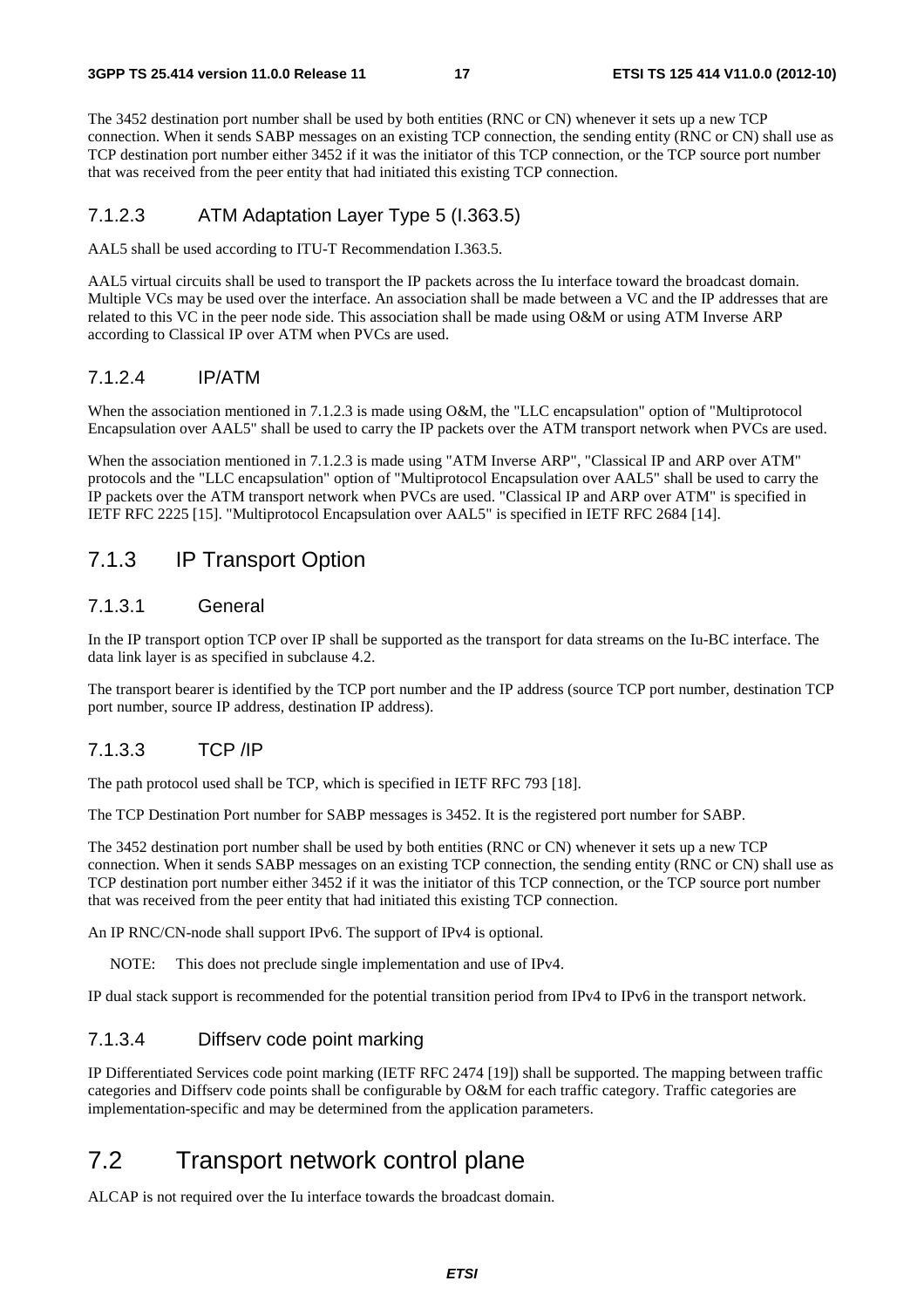# Annex A (informative): IP-ATM Interworking

A.1 Application of IP tunnelling in IP-ATM interworking alternative 1 in case of no direct ATM connectivity at the IP&ATM dual stack RNC/CN-node

One possibility of enabling ATM connectivity to the IP&ATM dual stack RNC/CN-node in the IP-ATM interworking alternative 1 scenario specified in chapter 5.3.2 is to use any ATM emulation over IP protocol from the IETF standards e.g. via tunnelling techniques.

# A.2 Application of IP-ALCAP in IP-ATM interworking alternative 2

One example scenario of IP-ATM interworking alternative 2 of section 5.3.2 is to use IP-ALCAP as specified in ITU-T Recommendation Q.2631.1 (10/2003) as the bearer control protocol between the RNC/CN Node and its external IWF. The following figure shows the corresponding protocol stack.



**Figure A.1. Protocol stack for IP-ALCAP in IP-ATM interworking alternative 2**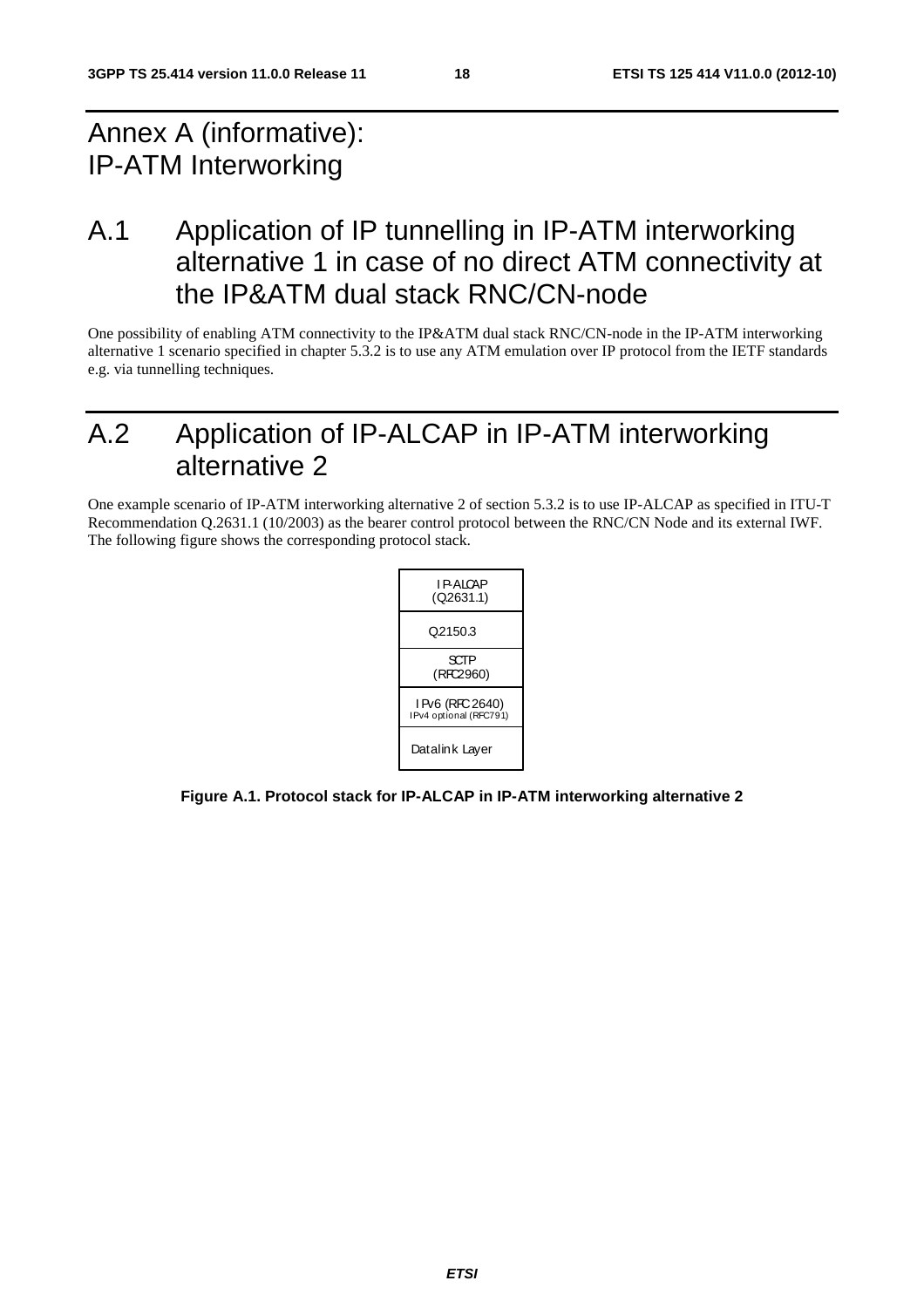# Annex B (informative): Change history

| Date /<br><b>TSG</b> | <b>TSG Doc.</b> | CR | <b>Rev Subject/Comment</b>                                 | <b>New</b> |
|----------------------|-----------------|----|------------------------------------------------------------|------------|
| 12/2008              |                 |    | Creation of Rel-8 version based on y7.1.0                  | 8.0.0      |
| 12/2009              |                 |    | Creation of Rel-9 version based on v8.0.0                  | 9.0.0      |
| $ SP-49 $            | SP-100629       |    | Clarification on the use of References (TS 21.801 CR#0030) | 9.0.1      |
| 03/2011              |                 |    | Creation of Rel-10 version based on v9.0.1                 | 10.0.0     |
| 06/2011              | RP-110685 0090  |    | Reference review outcome in TS 25.414                      | 10.1.0     |
| 09/2012              |                 |    | Update to Rel-11 version (MCC)                             | 11.0.0     |